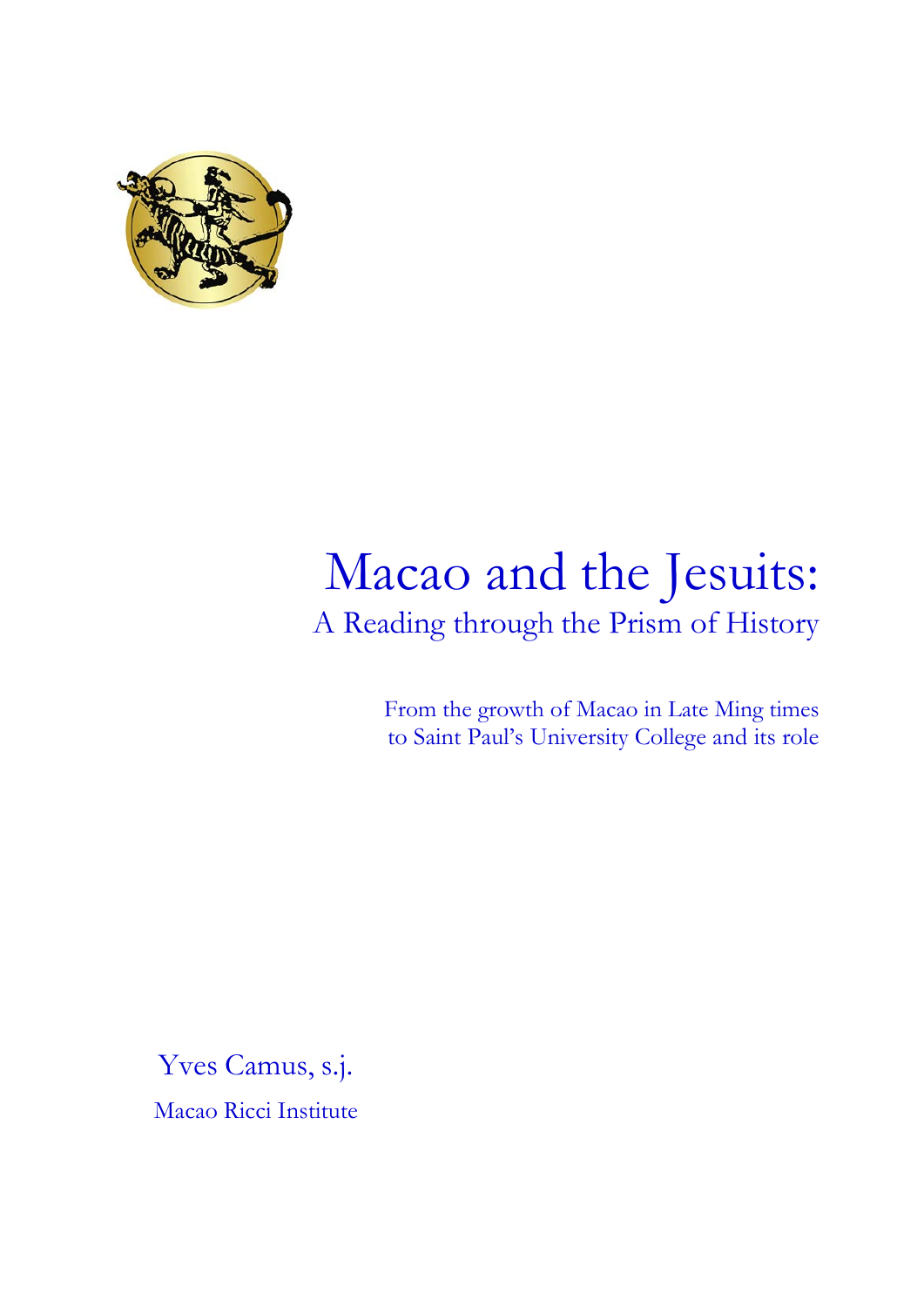#### Abstract

Matteo Ricci used to offer "prisms" to his Chinese friends, literati and officials, who marvelled at the beautiful colours that were hidden in the pure light. Similarly, this paper would like to use history to get a closer look at the development of Macao: from a fishing village that it was to a city that has been of world stage importance. The Society of Jesus, as the Jesuits are known in the Catholic Church, has been from its early beginnings in the 1540s quite influential in this regard. It was due first to the establishment of caritative and social service institutions like the Casa de Misericordia, still extant, and hospitals. But the College of Saint Paul, operative in the city for 168 years (1594-1762) until the suppression of the Society in Macao (effective world-wide in 1773) extended its influence beyond the city walls inside China and farther afield. During these years, 665 young Jesuits completed their formation in the College. Their majority was not Portuguese but coming from sixteen or so different European and East Asian countries. After the suppression of the Jesuits, the college lost its academic and intercultural vocation. The essentials of this historical phase will first be narrated and then the light will shift into some less glorious colours: inquisitive questions will have to be asked. For instance, how the warrantor, so to say, of the Portuguese 'Padroado' of the Christian Missions, the Marquis of Pombal, Minister of Portugal, has so swiftly destroyed what the 'Padroado' had helped to foster for 268 years (since the Tordesillas Treaty in 1494)? Reflections will finally be proposed on the risks involved in too closely mixing inter-cultural values with the struggle for political influence and economic affluence. On the stage of history, the Jesuits and Macao must have learned some lessons.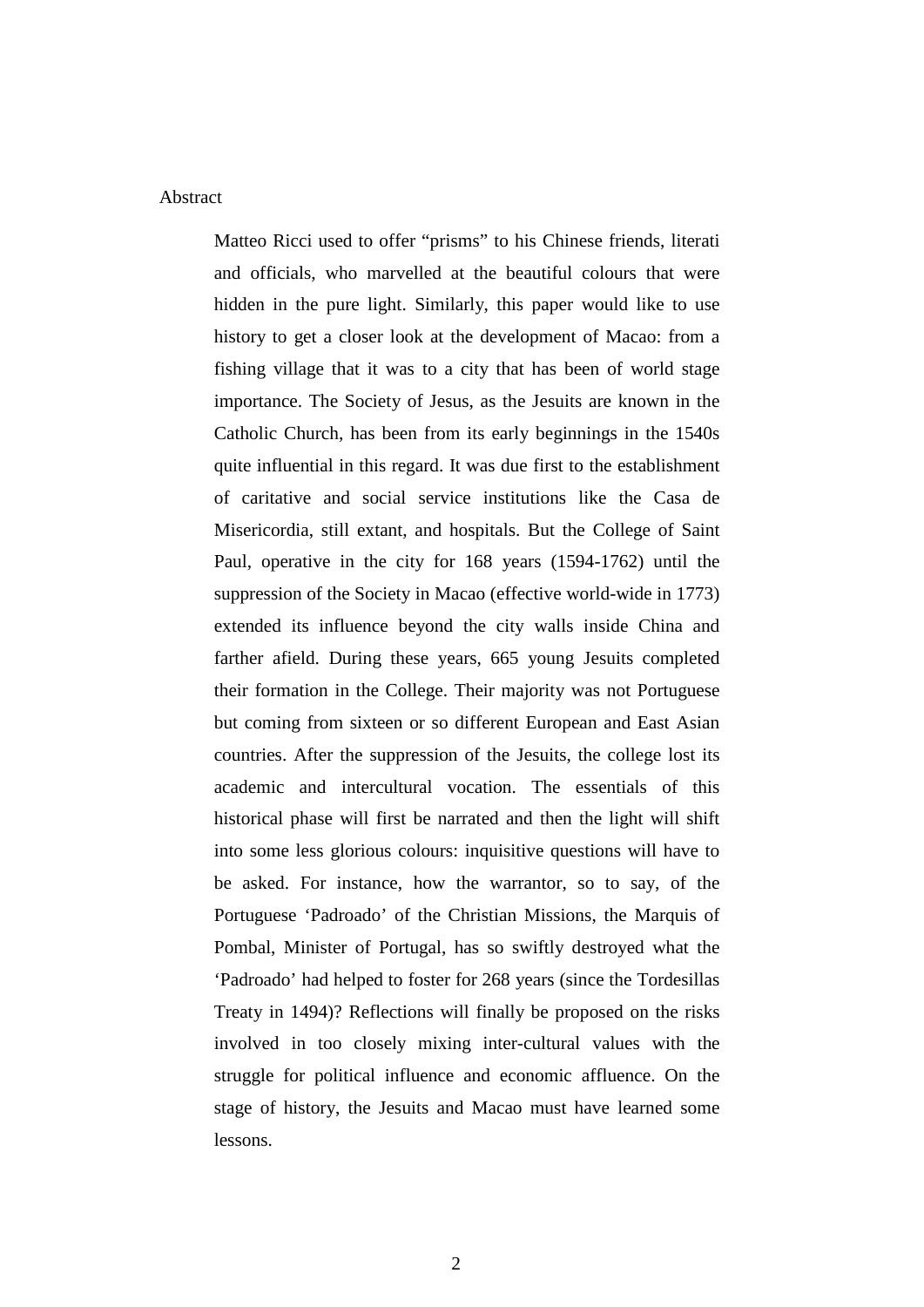In his Journals entitled in their original Italian version *Della Entrata della Compagnia di Gesù e Christianità nella Cina* [On the Entry of the Society of Jesus and of Christianity in China], [1](#page-2-0) Matteo Ricci relates fifteen times how helpful it had been for him and his companions to offer as gifts to officials and to his friends what he calls "pieces of triangular shaped glass" or prisms made of glass (not of crystal, despite the appearance!). Here is the first episode:

"When the two delegates<sup>[2](#page-2-1)</sup> came into the presence of the Viceroy of Sciaoquin [Zhaoqing], they presented him with the clock and also with several pieces of triangular shaped glass in which objects were reflected in beautiful multi-coloured tints. This was something new for the Chinese, and for a long time they believed that the glass was a kind of precious stone of wonderful value. It was surprising to note how pleased the Viceroy-Governor was with the gifts and how cordially he received the visitors."<sup>[3](#page-2-2)</sup>

The topic of this article: "Macao and the Jesuits" is quite well known to historians of Macao, but some precisions on the intended objective of the paper might perhaps be useful at the start. The Society of Jesus has been present in Macao from the very beginning of its own history (it had been formally established in Rome in 1540), and equally from the beginning of the historical role played by the small city of Macao. In other words, since the time of Matteo Ricci 1552-1610) much has already been written on the development, based on Macao, of "the Christian expedition into the Kingdom of China" (as Nicolas Trigault 金尼阁 (1577-1628), the first translator of Ricci's journals, has called it).

The history of the Jesuits in China remains nevertheless until now and still for many years to come an immense field of research for a deeper understanding of what that "Christian expedition" was all about. It has to be researched as if exposed under the diffracted light of one of these prisms given by Ricci to his friends. Perhaps then would it not be too farfetched to think that, by insisting only on China proper, the role of Macao in the "expedition" has run the risk not to appear in the whole "spectrum" of history. For two or three decades already, authors more often than not mention the historiographic "paradigm shift" that has developed in the historical research on the Christian missions. At the early age of the discipline the focus was on the persons, the activities and the institutions of the missions; it should now be on the reception of "the

<span id="page-2-0"></span> <sup>1</sup> Cf. [D'Elia, Pasquale M.,](http://192.168.1.2/cgi-bin/webopac.pl?f_id=rel_srch&a_type=A&trt=BK003050017&weba=26BH7) *Storia dell' Introduzione del Cristianesimo in Cina / Scritta da Matteo Ricci S.I.*, Roma, La Libreria Dello Stato, 1942, 1949. — *China in the Sixteenth Century: The Journals of Matthew Ricci, 1583- 1610,* Translated from the Latin by Louis J. Gallagher, S.J., Random House, New York, 1942, 1953. — 利玛竇中 国札记 / (意) 利玛竇, (比)金尼閣著; 何高济, 王遵仲, 李申译, 桂林, 广西師範大学出版社, 2001.<br><sup>2</sup> Thev were the two Jesuit priests Francisco Pasio and Michele Ruggieri.

<span id="page-2-1"></span>

<span id="page-2-2"></span><sup>&</sup>lt;sup>3</sup> D'Elia, *op. cit.*, Parte I: Libri I-III, No. 219, p. 166, § 3 — Gallagher, *op. cit.*, pp. 138-139 — 何高济, 王遵仲, 李申, 中译本, 弟 105 页。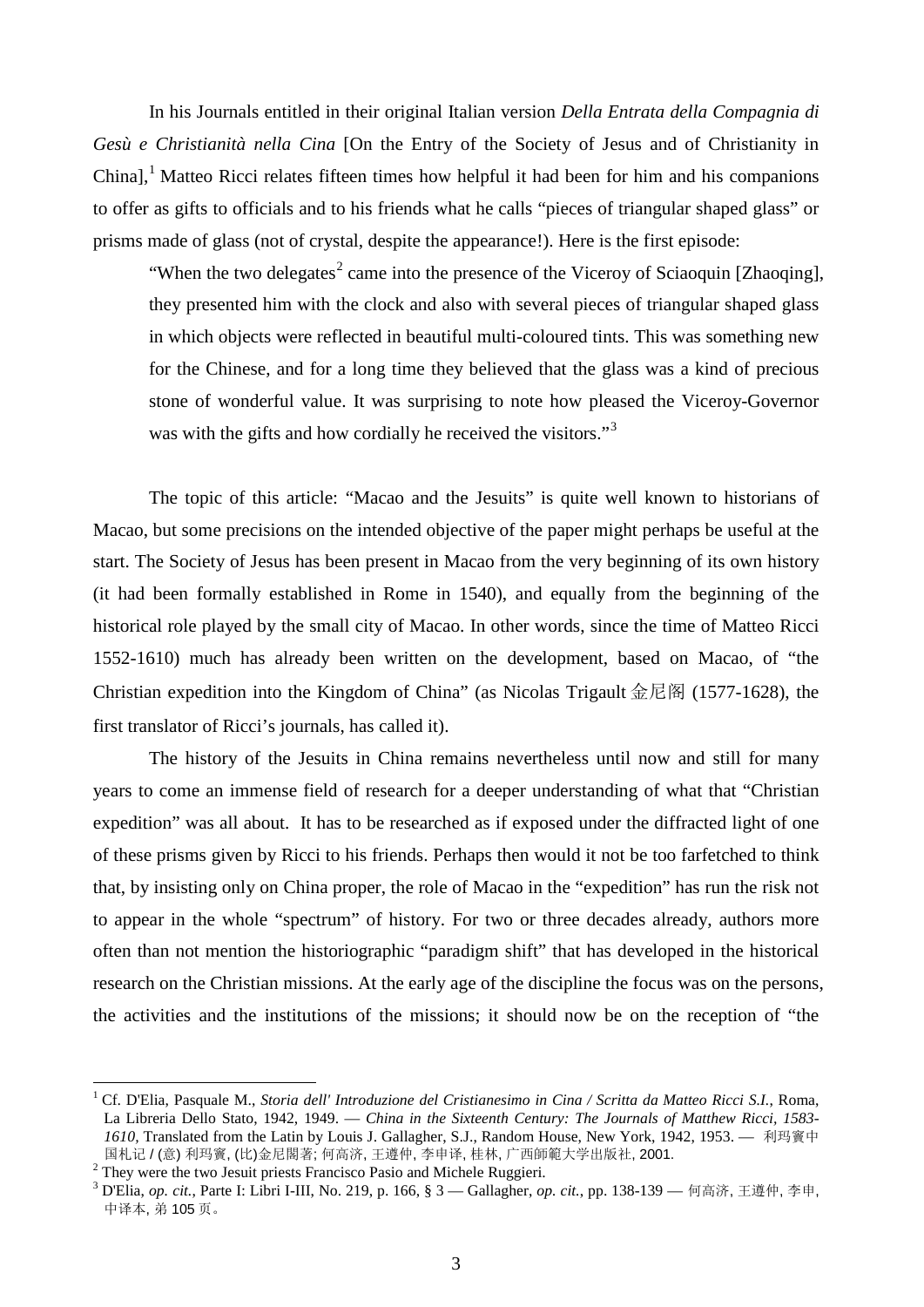Christian impact". [4](#page-3-0) It remains nevertheless surprising that, in the *Handbook of Christianity in China, Volume One: 635-1800*, no mention is made of Macao except as a 'necessary point of passage' — or a place of exile, or still worst the place of some house of arrest, etc. [5](#page-3-1)

Yet a "triangular shaped glass" or prism is not a magnifying lens! By this is meant to say that this paper is limited: its scope will be what the Jesuits did in Macao in the early ages of their presence and in the historic and intercultural context of those times. From such a plain reading of things past, some reflections would then be drawn by placing Macao and the Jesuits in a broader historical perspective out of which some lessons might perhaps more easily be perceived. So let us try.

## **THE HISTORICAL CONTEXT**

## Ming China facing the Portuguese and Spanish Rivalries ('Padroado', 'Patronato'**)**

Our "plain reading" of history should start about one century before the Jesuits established their first presence in Macao. This time span is not indifferent for matters that concern intercultural encounters. To make the story brief, the geopolitical context of that epoch had some similarities with what in our time is now called "the cold war" period (1947–91) that followed World War II: there was a continuing state of political conflict, military and naval tension, particularly along the commercial lanes crossing the Atlantic Ocean towards the West and South, and winding around Africa towards South and South-East Asia. There were proxy conflicts and intense competition between Portugal and Spain. Both countries were intent on exploiting the natural resources of newly discovered territories that they attributed to themselves. Indeed, two years after Christopher Columbus (c. 1451-1506) had returned from his initial voyage in 1492 that included the discovery of "the New World", a "cold economic competition" developed on the seas and in many places visited by Portugal or Spain. It was urgent that a treaty mitigates the disputes.

It was arbitrated by Pope Alexander VI Borgia (1431-1503) and signed in Tordesillas**,**  Spain, in 1494 between the two countries in order to prevent continuous skirmishes from flaring up. Drawing an arbitrary line along "a [meridian](http://en.wikipedia.org/wiki/Meridian_(geography)) 370 [leagues](http://en.wikipedia.org/wiki/League_(unit)) west of the [Cape Verde](http://en.wikipedia.org/wiki/Cape_Verde) Islands (off the western coast of Africa)", the world was to be divided in two equal zones of trade and

<span id="page-3-0"></span> <sup>4</sup> *Handbook of Christianity in China, Volume One: 635-1800*, edited by Nicolas Standaert, Brill, London-Boston-Köln, 2001, p. ix. - See Jacques Gernet, China and the Christian Impact: A Conflict of Cultures, Cambridge University Press, 1985, 310 pp. and 中國與基督教 : 中西文化的首次撞擊, 謝和耐著 ; 耿昇譯, 上海 : 上海古 藉出版社, 2003. <sup>5</sup> See. *Handbook*, Index, p. 947 for references to the 31 short mentions of Macao.

<span id="page-3-1"></span>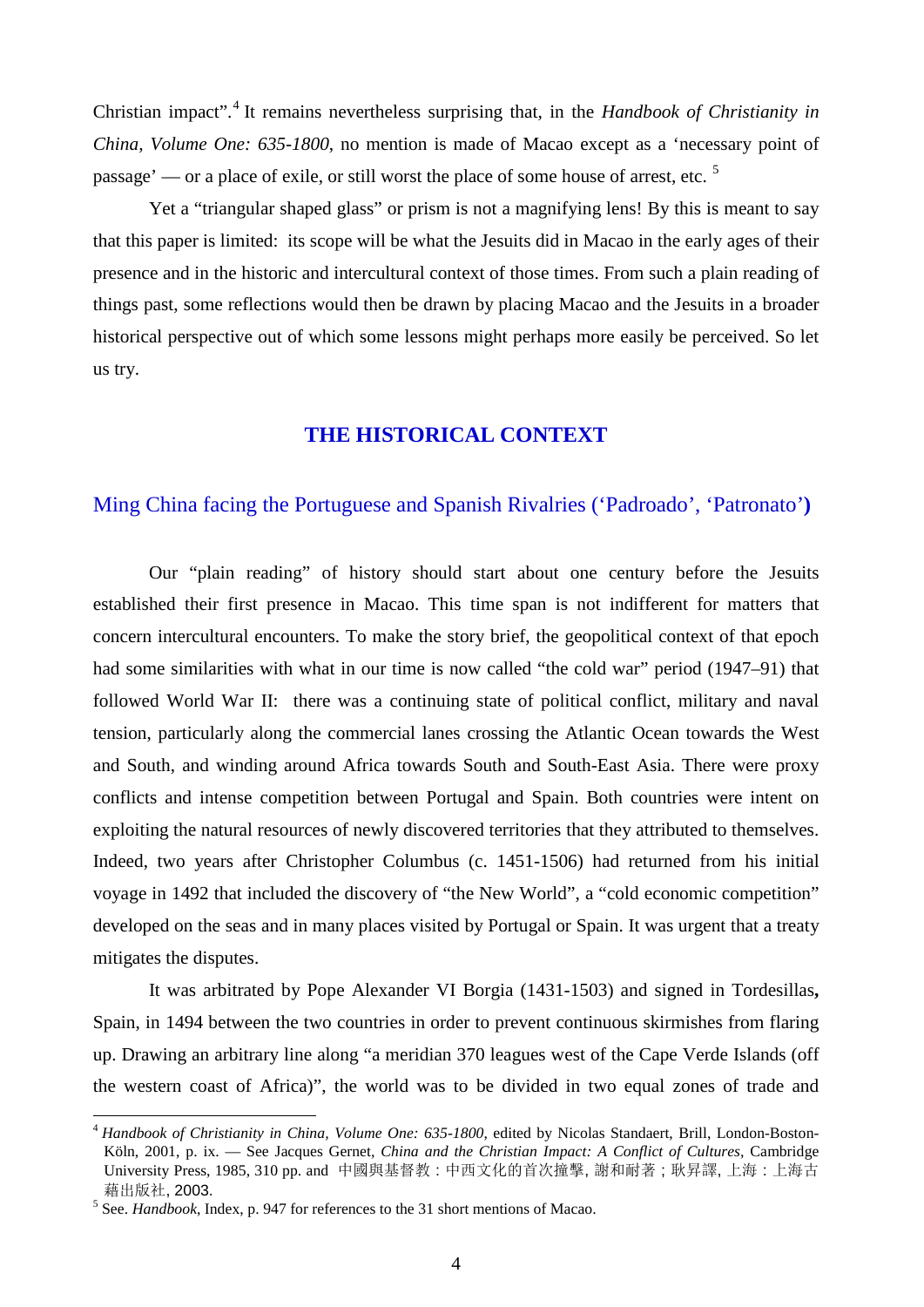influence (see Figure 1): for Portugal on the eastern side, for Spain on the western side of the arbitrary line. In exchange for the economic advantages of such a convention, both powers would provide logistic help and military protection to the Christian missions in their world zones.

What is commonly known as the Portuguese 'Padroado' and the Spanish 'Patronato' was "a set of privileges granted by the Pope to the Portuguese and Spanish crowns for the management of all religious buildings in the new territories of both countries and the right to propose to Rome the lists of Church officials for those territories. This agreement guaranteed to both sovereigns a portion of the ecclesiastical revenues of their kingdoms. In exchange, they were to send missionaries to their newly occupied territories and endow the religious establishments founded there for this purpose."<sup>[6](#page-4-0)</sup> Despite such a convention, the tensions remained vivid, not only in South America, but also in South-East Asia. Later history of Macao has not been deprived of threats generated by these geopolitical conventions.



Figure 1 : Lines dividing the non-Christian world between Castille (modern Spain) and Portugal: the 1494 Tordesillas meridian (purple) and the 1529 Zaragoza antimeridian (green). From Wikipedia, [http://en.wikipedia.org/wiki/Treaty\\_of\\_Tordesillas,](http://en.wikipedia.org/wiki/Treaty_of_Tordesillas) accessed 2010.12.08.

In fact, Spain and Portugal had signed the [Treaty of Tordesillas](http://en.wikipedia.org/wiki/Treaty_of_Tordesillas) as an agreement to divide the world into two zones of exploration and colonization: the western part was exclusive to Spain and the eastern part to Portugal. But at that time both crowns were not yet concerned by discoveries farther afield across the Pacific Ocean. Seventeen years later this would soon happen.

<span id="page-4-0"></span> <sup>6</sup> This sentence is based on *The Jesuits, the Padroado and East Asian science (1552-1773),* edited by Luís Saraiva and Catherine Jami, Singapore, Hackensack, NJ, World Scientific, 2008, p. ix, note 1.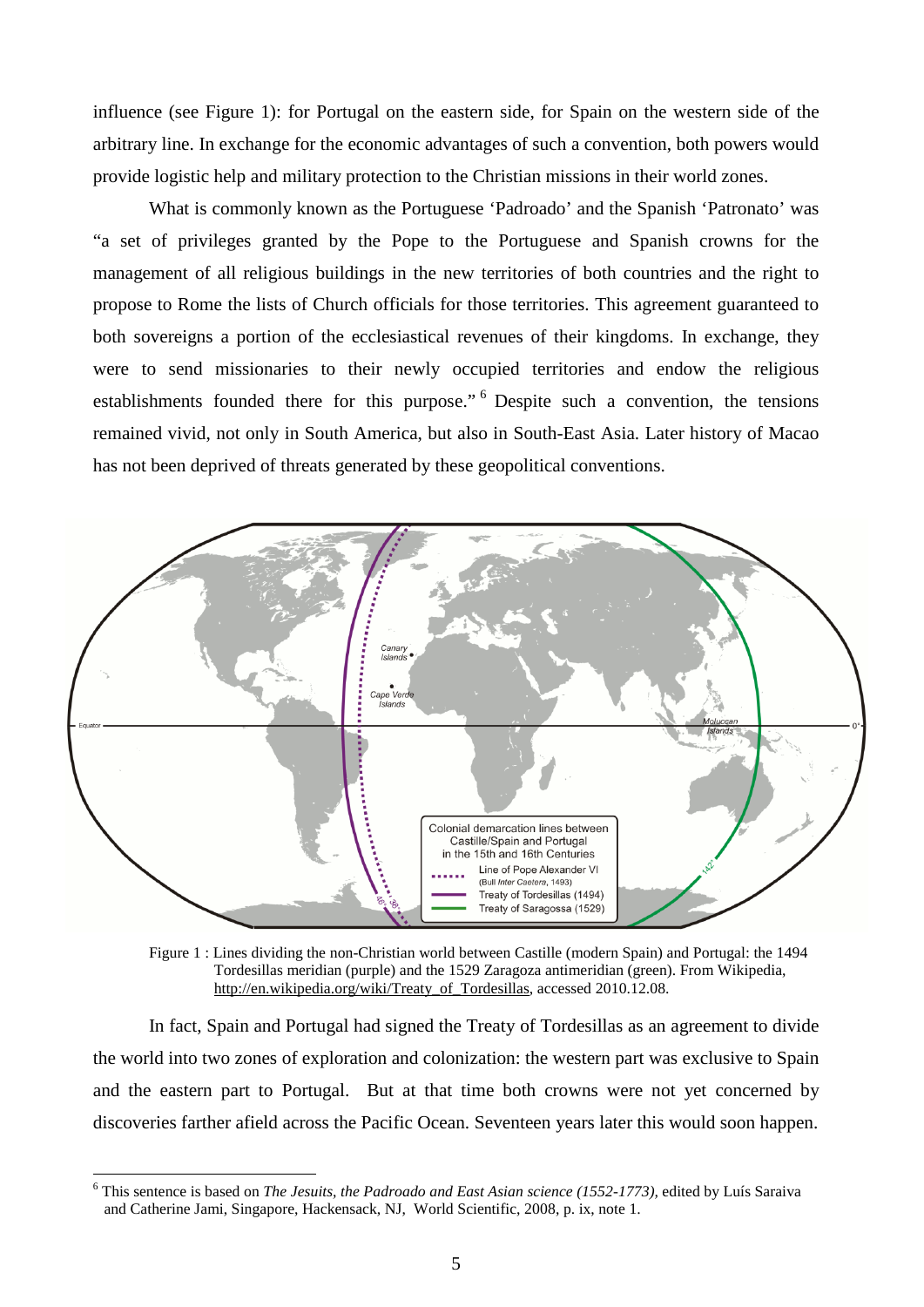In 1511 Portugal conquered [Malacca,](http://en.wikipedia.org/wiki/Malacca) a commercial hub of Asian trade. From Malacca an expedition was sent towards the Moluccas Islands, famous for their "spices" that were the main purpose of such an exploration. In early 1512, a Portuguese fortress was built in Ternate. It was not long before the Spanish crown launched a [circumnavigation](http://en.wikipedia.org/wiki/Circumnavigation) expedition that reached the Moluccas in 1521, led by Fernão de Magalhães, famous Portuguese explorer at the service of Spain (hence his Spanish name Fernando de Magallanes or Magellan (1480 ?–1521), who began to colonize the islands. Spain claimed that according to the [Treaty of Tordesillas](http://en.wikipedia.org/wiki/Treaty_of_Tordesillas) they were in its zone. The conflict with the Portuguese, already established in Ternate, was unavoidable. After a year of skirmishes that were to last nearly a decade, the Spanish were defeated over the possession of the archipelago.

To resolve the issue, in 1524 a conference was organized by both parties in order to find the exact location of the [anti-meridian](http://en.wikipedia.org/wiki/Antimeridian) of Tordesillas, a necessary step to pursue the division of the whole world into equal [hemispheres.](http://en.wikipedia.org/wiki/Sphere) Each delegation included three [astronomers,](http://en.wikipedia.org/wiki/Astronomy) three [cartographers,](http://en.wikipedia.org/wiki/Cartography) three [pilots](http://en.wikipedia.org/wiki/Navigation) and three mathematicians. Despite several meetings at [Badajoz](http://en.wikipedia.org/wiki/Badajoz) and [Elvas,](http://en.wikipedia.org/wiki/Elvas_Municipality) but due to the lack of more accurate calculation of the [longitude,](http://en.wikipedia.org/wiki/Longitude) the board did not reach any agreement, and each delegation "attributed" the islands to its sovereign, John III of Portugal (1502-1557) and Charles V of Spain (1500-1558). Both kings then agreed to stop all expeditions to Moluccan spices until an agreement be reached on whose hemisphere were the islands. It took five years before a new treaty be signed in 1529 at Saragossa, Spain, stating the continuation of the meridian defined at Tordesillas in the opposite hemisphere, that is 297.5 marine leagues (or about 1,487 [kilometers\)](http://en.wikipedia.org/wiki/Kilometer) east of the Maluku Islands and of the other islands known nowadays as the Philippines.

But eight years earlier in 1521, Fernando Magellan had arrived on these islands and claimed them for the king of Spain, Charles V. Notwithstanding, to avoid costly conflicts it was understood that the [Philippines](http://en.wikipedia.org/wiki/Philippines) and the [Maluku Islands](http://en.wikipedia.org/wiki/Maluku_Islands) would be considered on the Spanish zone but that the [Maluku Islands](http://en.wikipedia.org/wiki/Maluku_Islands) would be sold by Spain to Portugal for 350,000 [ducats](http://en.wikipedia.org/wiki/Ducat) of gold, a money badly needed by Spain at that time for its war against France. In fact, irony of history!, later measurements have shown that according to the exact anti-meridian of Tordesillas the Maluku Islands and the [Philippines](http://en.wikipedia.org/wiki/Philippines) were in the Portuguese hemisphere.

These diplomatic and mercantile details remain more often than not hidden in the history of the Portuguese 'Padroado' or in the history of the similar Spanish 'Patronato Real de las Indias', under which Macao and Manila have been important places in the Catholic missions of East Asia. They rather better explain the tension between Spain and Portugal that existed around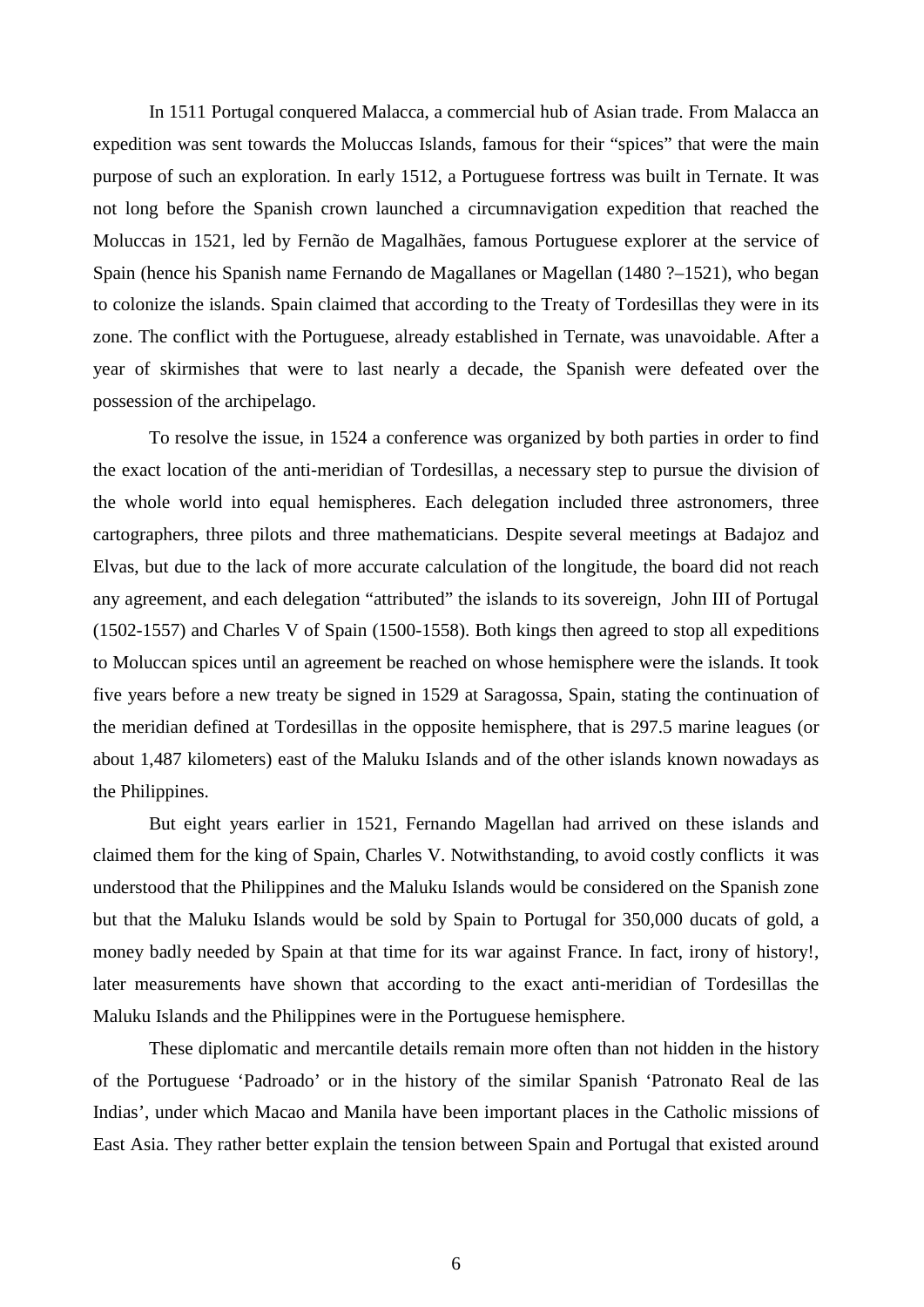the world at that time. As the first Portuguese ships had already moored nearby the Pearl River estuary in 1513, that tension was due to reverberate between Manila and Macao.

These world-wide tensions were not unknown to the Ming imperial court in Beijing under Emperors 嘉靖 Jia Jing (1522-1567) and 萬曆 Wan Li (1573-1620): there was already a long time that China after the death of 鄭和 Zheng He (1371-1435) had closed itself against foreign contacts and their influences, and against the pressures exerted by the Northern and Western Tribes, leaving the seas open to smuggling and piracies. This is also part of the context amidst which Macao grew in historical importance.

#### Macao's Position at the Fringe of Both Zones (1580-1640)

It is therefore worth noting that the first Portuguese ship to reach China did not moor at Macao but in屯門Tuen Mun, then a small village situated on the west coast of what is now the New Territories of Hong Kong. There, in 1513, Jorge Álvares ( ? -1521) started to trade with China. Four years later, in 1517, a Portuguese envoy, Fernão Peres de Andrade ( ? -1523) accompanied by Tomé Pires (1465 ?-1524 or 1540) arrived in Guangdong to negotiate trading relations with China. And fortifications were built on内伶仃Neilingding Island, just in case! Japanese pirates or 倭寇 *wokou* were in fact so active along the southern Chinese coasts that in 1547 direct trade with Japan had been forbidden by China. In 1549, Jesuit Francis Xavier (1506- 1552) was on his way to Japan on a missionary trip, but never stopped over in Macao. [7](#page-6-0) Back in Goa in 1551, he sailed again a few months later on his way to enter China in order to reach Beijing as an envoy of Portugal. But after difficulties in Malacca he died, rather unknown but exhausted and fairly isolated, on  $\pm$  | | | Shangchuan island. He was only 46 years old. Since then a relic of one of his arms has been preserved in Macao.

Such was the context when in 1553 Portuguese traders started to build some warehouses in Macao proper. Only two years later, in August 1555, the Portuguese Jesuit Belchior Nunes Barreto (1519-1571) was the first to land in Macao, hosted for a while by a friend.  $8$  To

<span id="page-6-0"></span> <sup>7</sup> See Georg Schurhammer, 1882-1971, *Francis Xavier – his life, his times*, Volume I-IV, translated by M. Joseph Costelloe, Rome, The Jesuit Historical Institute, 1973, 1977, 1980, 1982. Volume IV, p. 312, note 45: " […] Tursellinus places Xavier's prophecy on Velho's death during this stay of Xavier in 1551, and in Macao instead of

<span id="page-6-1"></span>Sancian; but Macao was not founded by the Portuguese until 1557, and Xavier never entered it [...]."<br><sup>8</sup> "Although Fr. Melchior Nunes Barreto, S.J., an emissary to Japan, was the first Jesuit to pass through Macau on Novem 1555, Frs. Luis Fróis […] and Giovanni Battista Del Monte arrived on August 24, 1562, the year of Xu Gwngqi's birth, and were the first Jesuits to actually set up a residence and start apostolic work there, helping the two diocesan priests who were there ministering to the 5,000 inhabitants of Macau, among whom were 600 Portuguese. […] In 1563, Fathers Francisco Peres and Manuel Teixeira, the first biographer of Francis Xavier, together with a scholastic, Andre Pinto, reached Macau, and Frs. Fróis and Del Monte went on to Japan. […] The Jesuits awaited instructions regarding the embassy to Beijing until late in 1565, when they received word from the Jesuit Provincial, Antonio de Quadros, to erect a permanent residence for the Society in Macau. They began to build at the end of December 1565. The new residence and chapel were made of earth and covered with wood and straw, and stood next to the humble hermitage and church of Santo Antonio." — Adapted from "Macau the First Western University in the Far East" by Domingos Maurido Gomes dos Santos, in *Review of Culture*, No. 21 (1994) p. 8.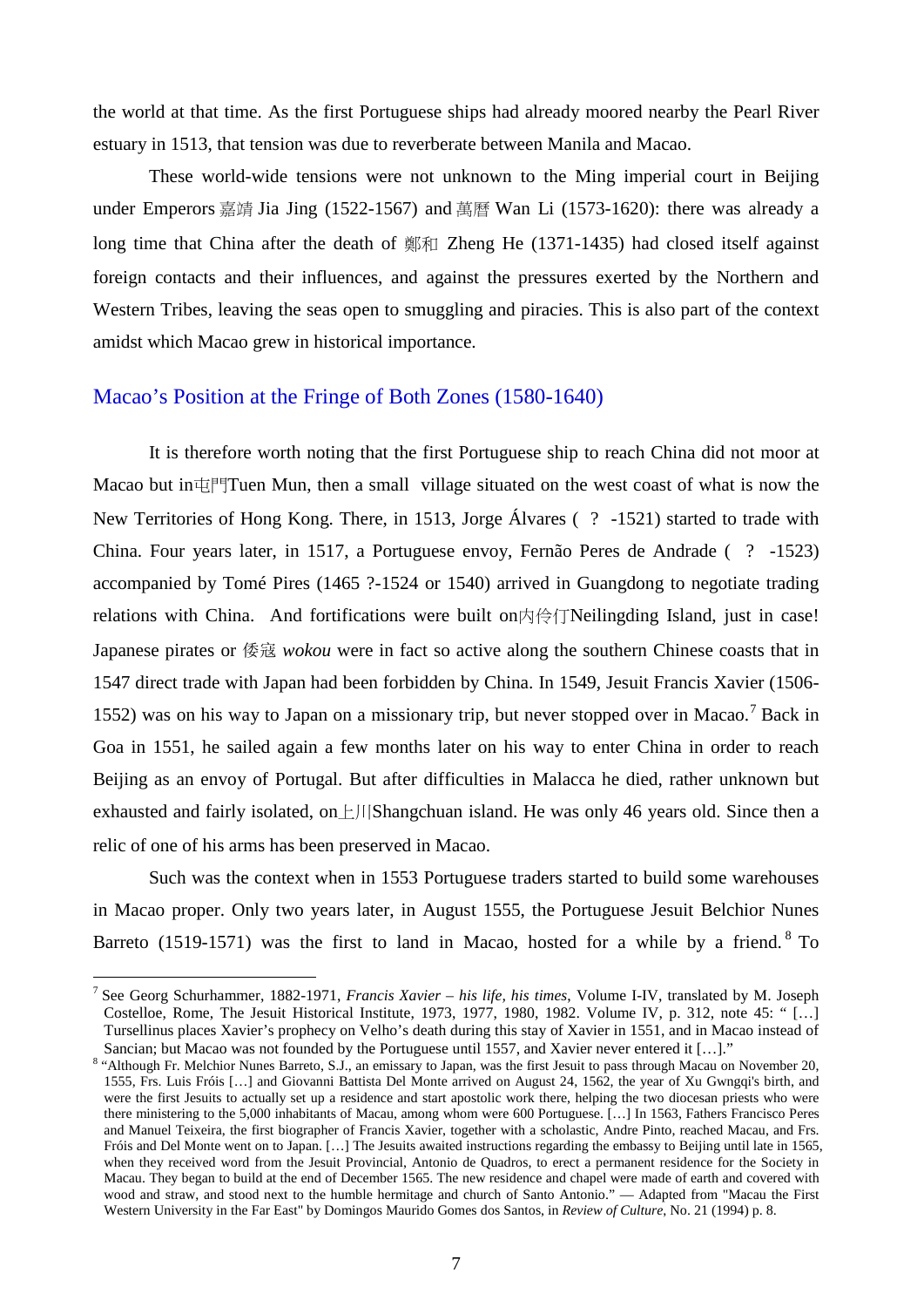consolidate its trading outpost on the peninsula, Portugal obtained, but only in 1557, to lease Macao from China. As far as the Jesuits are concerned, they had to wait until 1565 to really set up their first residence in the small city and to build their first church, Saint Antony. Their community would soon welcome Melchior Carneiro (1516-1583), a person of great leadership and talents who was to be very efficient in the development of the Jesuit presence in the small city.

In 1543, Carneiro,<sup>[9](#page-7-0)</sup> aged 24, had entered the Society of Jesus when he was a student at the [University of Coimbra,](http://www.manresa-sj.org/stamps/2_Portugal.htm#coimbra) Portugal. After only eight years of formation, he had been appointed the first rector of the newly built [College of Évora](http://en.wikipedia.org/w/index.php?title=College_of_Evora&action=edit&redlink=1) (1551-53). Not long later, he was called to be Superior of the Professed House in Lisbon (February-June 1553), but, in the same year, he was to accompany to Rome the first Superior Provincial of the very first Jesuit province erected in 1546 in Portugal, Simão Rodrigues de Azevedo (1510-1579). The man was called by Ignatius of Loyola, the founder and first Superior General of the Society of Jesus, in order to justify his governance of the province. It was during that sojourn in Rome that Pope Julius III (1487-1555), at the request of King John III of Portugal, chose Carneiro to be coadjutor bishop with the right of succession of another Jesuit, [João Nunez Barreto,](http://en.wikipedia.org/w/index.php?title=Joao_Nunez_Barreto&action=edit&redlink=1) appointed [Patriarch of Ethiopia.](http://en.wikipedia.org/w/index.php?title=Patriarch_of_Ethiopia&action=edit&redlink=1) Both of them were the first Jesuits ordered by obedience to the Pope to accept to be bishop. Ignatius had accepted the papal selection because their future duties will be full of hardships, not of honours! So, at the end of 1554 Carneiro, aged 35, set sail for India with a group of 12 other Jesuits, arriving there on April 1 1555. In Goa he taught moral theology (1555-56) and dogmatic theology (1558) and worked as a missionary on the Malabar Coast. His Episcopal ordination took place in Goa in 1562. In fact, Pius V, in 1566, seeing the impossibility for Carneiro to go to Ethiopia, appointed him bishop of Japan and China. Carneiro then sailed farther eastward and in 1567, aged 48, reached Macao.

As he was the first Catholic bishop to live in the growing Portuguese settlement, Melchior Carneiro is not remembered first for his scholarly or scientific achievements as one could have expected from a Jesuit, but for his caritative foundations. The first was in 1569, soon after his arrival, the 'Santa Casa de Misericórdia', the Holy House of Mercy: still extant as the oldest social institution in Macao, it is a "white-washed neoclassical structure", one of the most

<span id="page-7-0"></span><sup>–&</sup>lt;br>9 For the following détails, see Louis Pfister, S.J., 1833-1891, *Notices biographiques et bibliographiques sur les jésuites de l'ancienne mission de Chine, 1552-1773,* 2 volumes, Shanghai, Imprimerie de la Mission Catholique, 1932-1934 [\[Variétés Sinologiques, Nos. 59-60\]](http://mri.vlibonline.com/cgi-bin/webopac.pl?f_id=rel_srch&a_type=E&trt=BK002537007&weba=29RBW), Notice No. 5 et Dehergne, *Répertoire des Jésuites de Chine de 1552 à 1800,* Roma, Institutum Historicum S.I., and Paris, Letouzey & Ané, 1973, p. 45.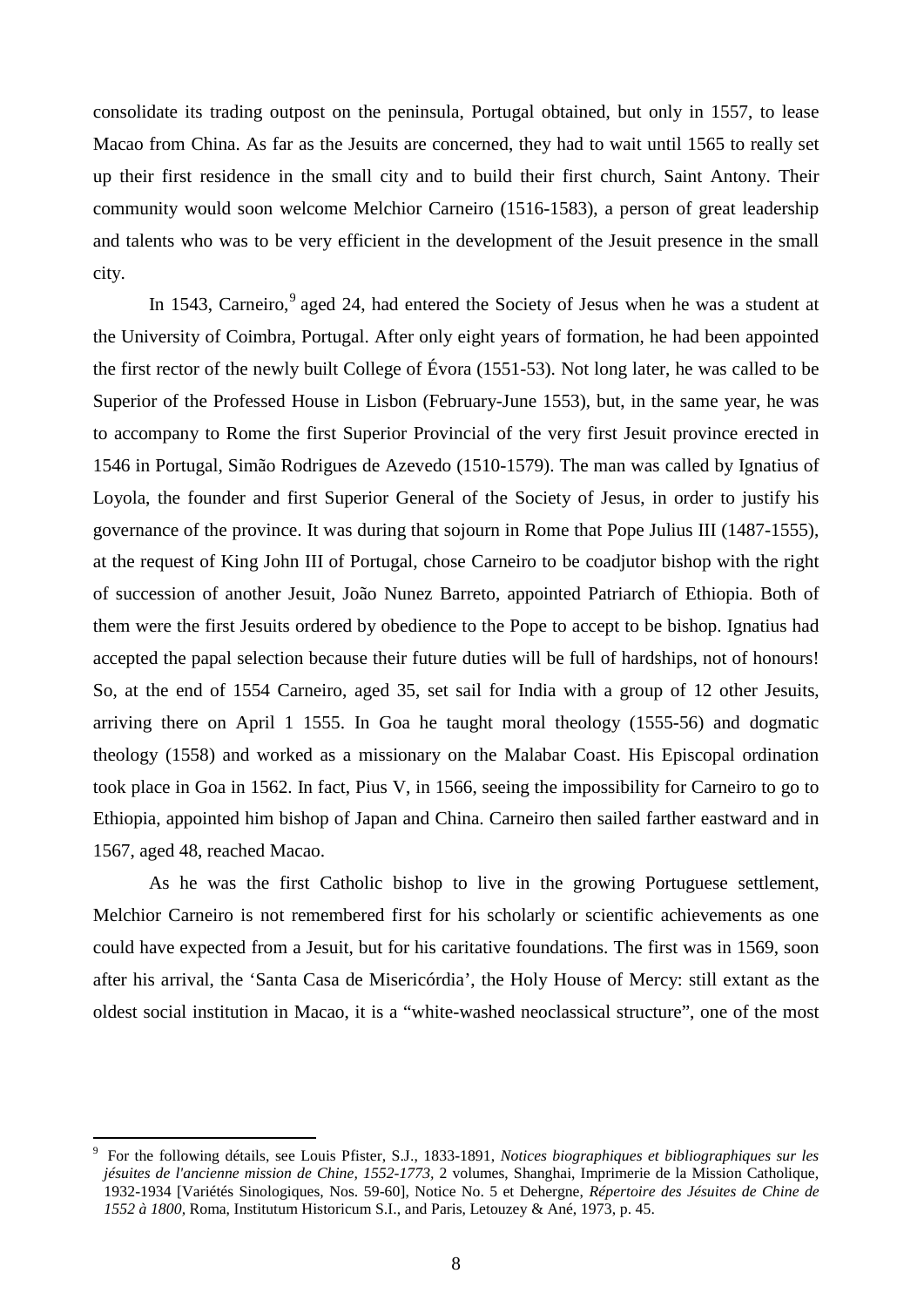prominent buildings at the 'Largo do Leal Senado'. His intention was to do charitable work for the local community, and in so doing, to establish long lasting and fruitful contacts.<sup>[10](#page-8-0)</sup>

It is a matter of history that most of the Jesuits already living in Macao had experienced the difficulties of learning the local language, and therefore had a natural inclination to attend the needs of the growing Portuguese community of seamen, traders and officials. With the help of some interpreters who would more easily learn the Portuguese language, the House of Mercy was instrumental in the role of a bridge-head, so to say. The long lasting relations evidently bore fruit on some higher level and perhaps in an unexpected way: to Bishop Carneiro is also attributed the merit of establishing the first two western-style hospitals in Asia. There patients suffering from leprosy and other tropical or contagious diseases were treated. One was named St Lazarus Hospital — by allusion to the resurrection of Lazarus related in John's Gospel (chapter 11) — and gave its name to the district; the second was St Raphael Hospital, by allusion to the miraculous healing of Tobit in the Old Testament of the Bible. Through both hospitals, Bishop Carneiro might also have initiated the first historical contacts between Chinese and western diagnostic methods and medical therapies.

As Macao was growing not only in the number of its inhabitants but also in importance, two unrelated measures are here worth a note. The first, in 1573, was the Chinese authorities' decision to have a wall constructed between Macao and China, less imposing but having the same purpose as that of the Great Wall in the North: to ward off the southern barbarians! The second, in January 1576, was the decision of Pope Gregory XIII (1502-1585) to erect Macao as a Catholic diocese with Carneiro as its bishop. In 1581, Bishop Carneiro, aged 62, with the permission of the Holy See and of the Jesuit Superior General Everard Mercurian (1514-1580), renounced his Episcopal office and started to live in the Jesuit community a simple religious life without any position or authority. Dom Belchior Carneiro (as he is also known) died two years later (1583) as he was about to leave for Japan. His remains have been kept later in the church of [St. Paul, soon to be build,](http://www.manresa-sj.org/stamps/2_Macao_2.htm) in Macao. To honour his memory, his skull is now exhibited in the Museum that has been established in recent past in the 'Santa Casa de Misericórdia'.

A few years before this death, the geopolitical context of the world changed dramatically due to important events on the Iberian Peninsula. In 1578, while fighting in Morocco, Portugal's young King [Sebastian,](http://en.wikipedia.org/wiki/Sebastian_of_Portugal) who had no son, died in the [Battle of Ksar El Kebir.](http://en.wikipedia.org/wiki/Battle_of_Ksar_El_Kebir) This tragedy opened a [dynastic crisis](http://en.wikipedia.org/wiki/Struggle_for_the_throne_of_Portugal) that lasted for two years until some members of the Council of Governors in Lisbon, who were determined to maintain the country's independence, sought help to find a new

<span id="page-8-0"></span> $10$  On the topic of "charitable and religious institutions" established in Macao since its early ages, see, among many other studies, César Guillén-Nuñez, *Macao's church of Saint Paul : A glimmer of the baroque in China,* Hong Kong, Hong Kong University Press in conjunction with Instituto Cultural do Governo da R.A.E. de Macao, 2009, p. 54-56.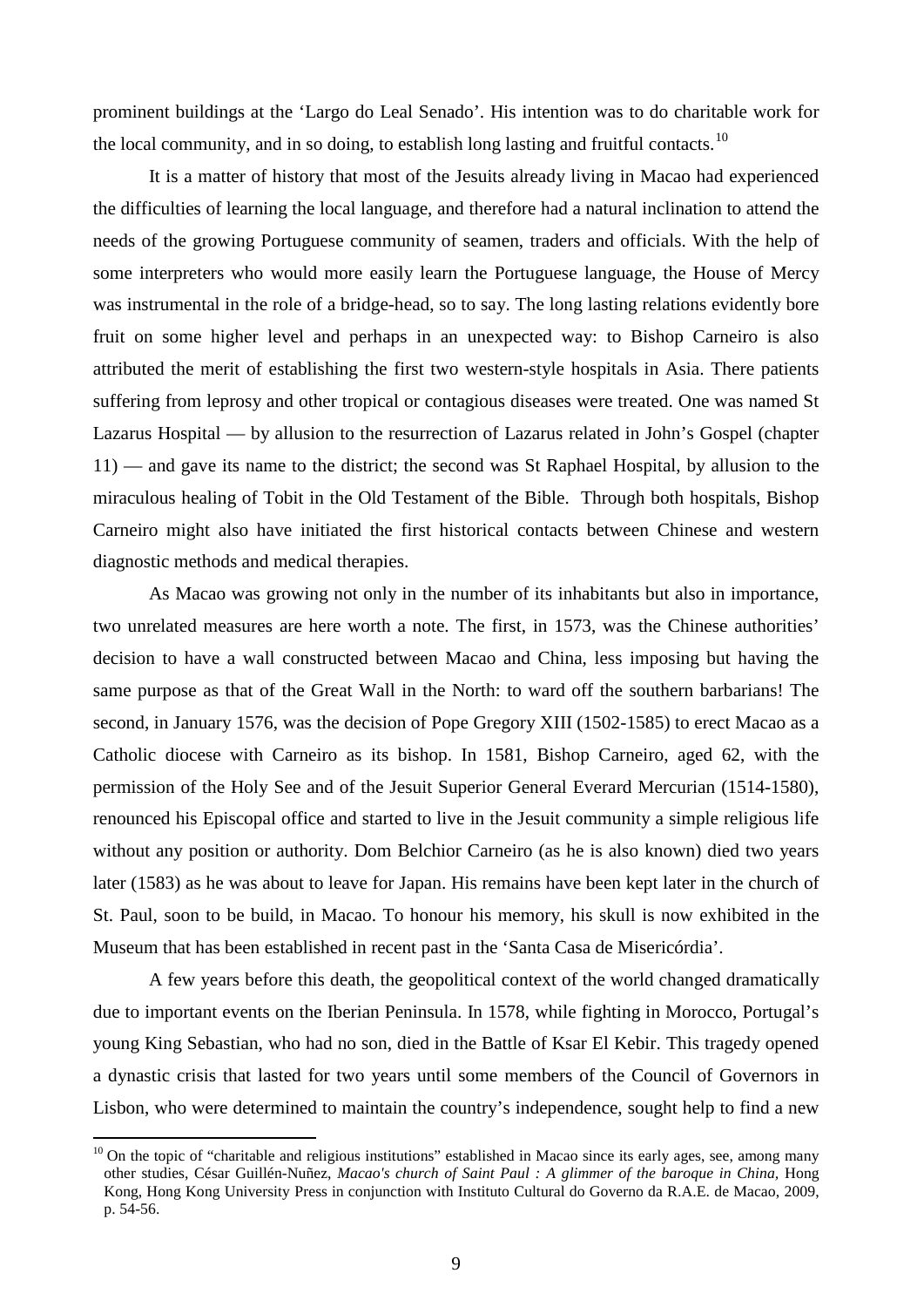king in the person of [Philip II of Spain](http://en.wikipedia.org/wiki/Philip_II_of_Spain) (1527-1598). From his mother's side, as the grandson of King [Manuel I](http://en.wikipedia.org/wiki/Manuel_I_of_Portugal) of Portugal, Philip could claim the Portuguese throne: he marched into Portugal and defeated the troops of his opponents in the [Battle of Alcântara](http://en.wikipedia.org/wiki/Battle_of_Alc%C3%A2ntara_(1580)) (August 25 1580). By so doing he was realizing his ancestors' early ambition to federate the whole of the Iberian Peninsula. This 'dynastic union' was the union of two royal powers in one single sovereign, each power administering its respective colonial territories. What the historians use to call the 'Iberian Union' was to last for sixty years (1580-1640), but not without consequences on the later developments of many events around the world, including in Macao.

The Iberian Union had not been established yet that another remarkable leader had entered the Asian stage in the person of the Neapolitan Jesuit Alessandro Valignano (范禮安 1539-1606). Born in [Chieti](http://en.wikipedia.org/wiki/Chieti) to a respected Italian family, Valignano had done excellent studies in Law at the University of Padua, Italy. It happened that in 1562, aged 23, he was accused in Venice (perhaps without proof) of wounding a woman, then apprehended, condemned to some heavy fine, further on incarcerated for a few months, but finally freed with the help of some friends. Three years afterwards he met some Jesuits in Rome and, through a thorough spiritual conversion in 1566, aged 27, he entered the Jesuit Novitiate. In the 'Colegio Romano' he studied philosophy, helped the Jesuit community in some venial offices and studied theology. In 1570, aged 31, he was ordained a Catholic priest. Later on for two months he had to substitute the Master of the novices who had fallen ill; among the new Jesuits was Matteo Ricci, a young man aged 18 whom he would meet again in Macao.

But in July 1573 (the year the wall was built between Macao and China!) Gonçalvo Alvares (1527?-1573), the first Visitor of the Jesuit missions in the East, died in a shipwreck on its way from Macao to Japan. It is therefore remarkable that Valignano, after only seven years of Jesuit life and aged 34, had already been chosen by the Jesuit Superior General Everard Mercurian to succeed Alvares as Visitor (that is Major Superior or Provincial) of all the Jesuit missions in the East, from Mozambique in Africa to Japan: these missions were forming the enlarged East Indies Jesuit Province, erected in 1549 and having Francis Xavier appointed as its first Provincial. These new responsibilities were crossing over the virtual boundaries of both "ecclesiastical" Portuguese 'Padroado' and Spanish 'Patronato', but the choice was not without reasons and it bore fruit.

First, during his formation as a Jesuit at the 'Colegio Romano', Valignano might have been highly esteemed not only by his teachers but also by two brilliant young Jesuits of his generation, who became extremely influential at that time of European Renaissance and Reformation in the Church. One was Christopher Clavius (1538-1612) from Germany, who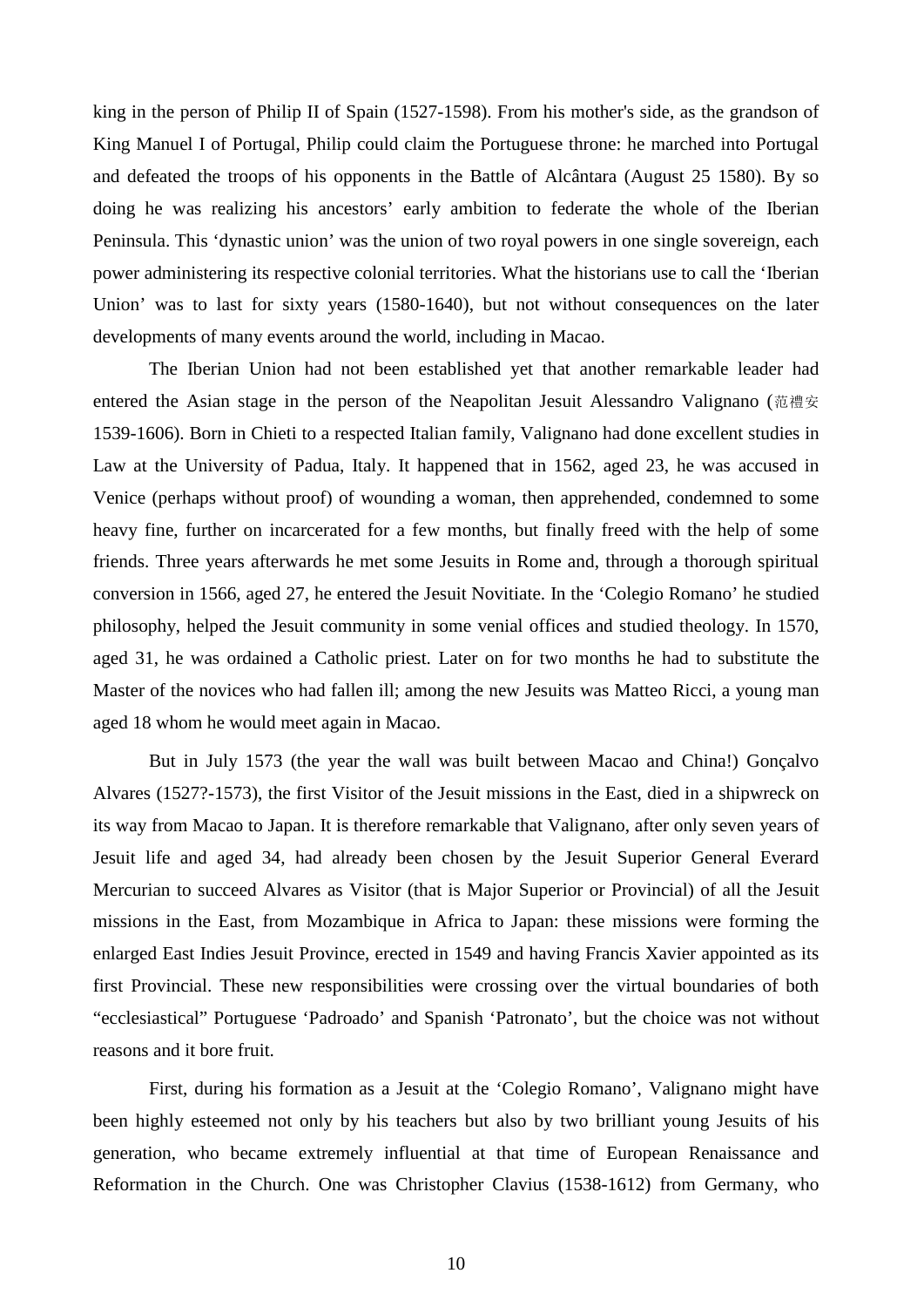became a famous mathematician and astronomer, and the leading figure in the reform of the modern Gregorian calendar. He was one of the main authorities in European astronomy, and would continue to influence astronomical education for over fifty years; his textbooks were used all over Europe and relied on by missionaries. The other was Roberto Bellarmino (1542-1621), an Italian who in 1599, aged 57, became a cardinal of the Catholic Church. His teaching on dogmatics, his pedagogy on controversies and his redaction of a new catechism made him one of the most influential cardinals of the Catholic Church of that period. Valignano must have enormously benefited from the extended contacts he had with both of them for his future tasks on the field.

Secondly, the nomination of a Neapolitan priest to supervise the development of the Jesuit missions in Asia might perhaps have appeared quite controversial at that time. In fact, the Portuguese 'Padroado' and Spanish 'Patronato' in Asia had been in effect already for nearly fifty years. Knowing, as we have seen, what pure and not so pure motives had inspired the Treaty of Saragossa in 1529, Church authorities might have desired to put a few things in order. Valignano's nationality may be considered secondary, but not his apostolic ideas on the "enculturation" of Christian faith and practices, a perspective shared in the contacts afore mentioned with some of the greatest minds of the European humanistic Renaissance. All this may have been interpreted as an effort by Rome to care more thoroughly for the quality of missionary activities in the East.

In summing up Valignano's duties, a commentator has written: "As Visitor, it was Valignano's responsibility to examine and whenever necessary reorganize mission structures and methods throughout India, China and Japan. He was given an enormous amount of leeway and discretion, especially for someone so young, and was answerable only to the Superior General in Rome. His commanding presence was only increased by his unusual height, enough to 'turn heads in Europe and to draw crowds in Japan'."<sup>[11](#page-10-0)</sup> In the context sketched out above, had Valignano not reached Macao, the Jesuit presence in the future history of the city would have not been the same.

Leaving Rome for Lisbon on September 20 1573, in the Portuguese capital the young Major Superior took time to soundly establish the Jesuit Procuration for the Jesuit province of the "East Indies". The province, the headquarters of which were in Goa, needed a "procuration" that was to be the administrative centre of the financial transactions destined to support its Jesuit missions. And on March 21 1574, he left Lisbon for Goa that he reached only six months later, in early September 1574.

<span id="page-10-0"></span><sup>&</sup>lt;sup>11</sup> Evangelization Dictionay Online,  $\frac{http://dictionary.editme.com/Valignano -accessed 2010.11.26.}{}$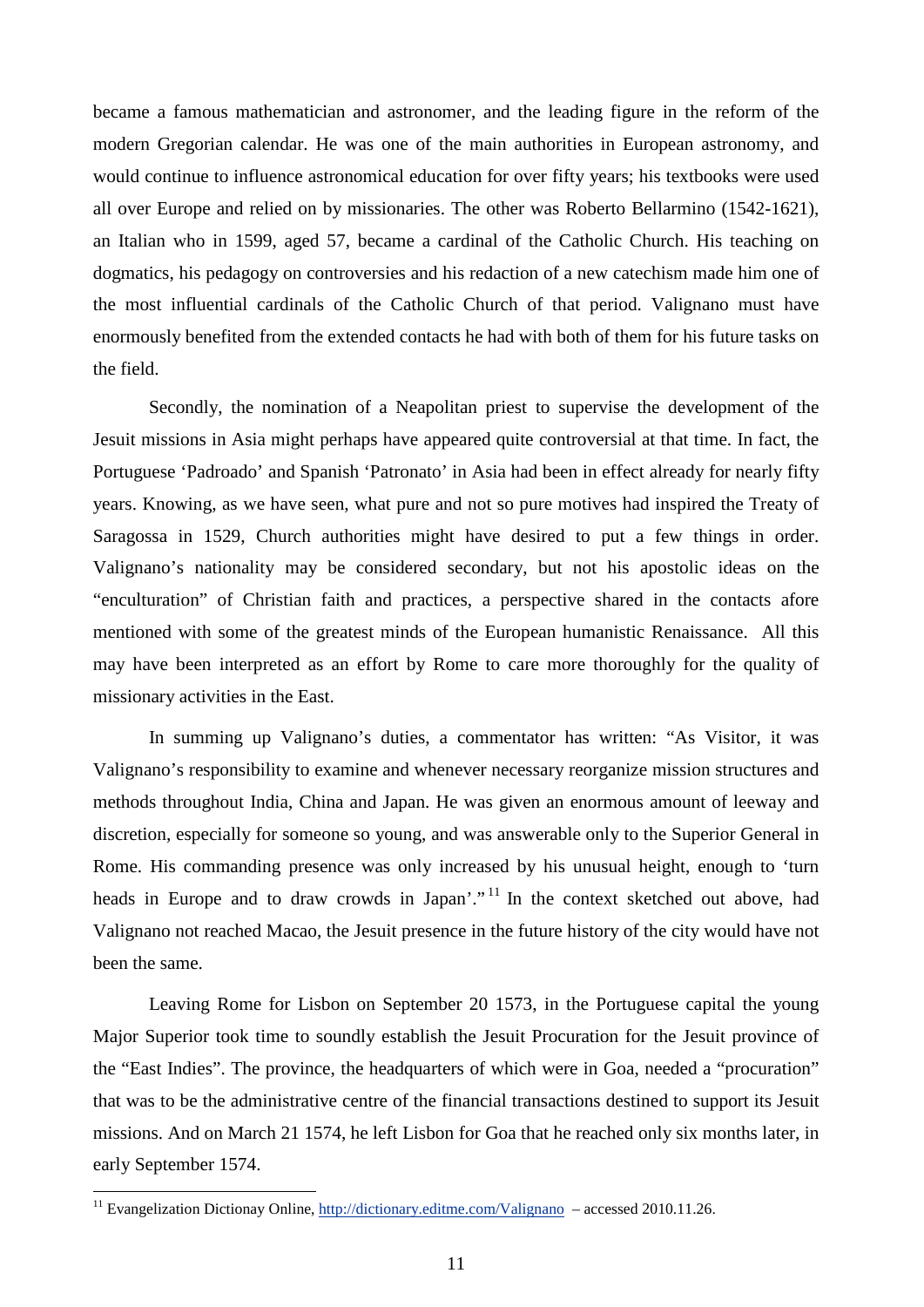Valignano staid in India for four years, visiting and reorganising the missionary work that the Jesuits had developed since Francis Xavier reached Goa in 1542. As Visitor, he was busy visiting, observing and reforming the work of the Jesuit communities. It should not be farfetched to think that his intuitions had been confirmed by what he saw and what he was determined to implement in Macao and in Japan, where he was sent for such a purpose. As a recent writer has concluded: Valignano was intent to insist "on a number of strategies" which were necessary for the Jesuit mission to succeed "in the hitherto closed countries of Japan and China: the need for accurate translations of texts to present Christian doctrine in an accessible language; respect for indigenous culture and mores; resistance to identifying mission activity with the expansion of the commercial interests and conquistador mentality; and, finally, exertions to insure a native clergy and hierarchy." All these approaches were not only quite "novel" but "prescient".<sup>[12](#page-11-0)</sup>

Not until 1578 did he sail east towards Japan. On his way he stopped for a while in Macao. This first stay in the small town would not be long, only ten months (September 6 1578- July 7 1579). Melchior Carneiro had not retired yet and the Jesuits were busy in ministering in three parishes centred on poorly built churches (St. Lazarus, St. Anthony and St. Lawrence).<sup>[13](#page-11-1)</sup> They had also opened in 1572 an elementary reading and writing school (that is, teaching the Latin alphabet to read and understand some simple Portuguese language). An intermediary college would also be added a few years later where Latin language was also to be taught.<sup>[14](#page-11-2)</sup> But the impression Valignano received was that the Jesuits were discouraged and frustrated.

First, since the arrival in 1555 of Belchior Nunes Barreto and Fernão Mendes Pinto (1515-1583), that is twenty-three years earlier, Jesuits had tried several times, with or without the Portuguese envoys to the Chinese Emperor, to obtain a票*piao* or visa to travel and to settle inside China, but to no avail: as they could not speak the language, permission could not be granted.<sup>[15](#page-11-3)</sup> Secondly, the difficulty to learn how to speak and to read the local Cantonese language in order to get into a closer contact with the local Chinese population was a source of great frustration. They had nevertheless, around 1565, established a poorly equipped residence, enlarged later,<sup>[16](#page-11-4)</sup> but they were naturally rather inclined to address the moral and spiritual needs of the Portuguese community. In 1562, it is reported that "the total number of Portuguese inhabitants of Macao

<span id="page-11-0"></span><sup>&</sup>lt;sup>12</sup> [Lawrence S. Cunningham,](http://findarticles.com/p/search/?qa=Lawrence%20S.%20Cunningham) reviewing Andrew Ross, *A vision betrayed: The Jesuits in Japan and China, 1542-*<br>1742, Maryknoll, New York, Orbis Books, 1994, in *Commonweal*, March 22, 1996.

<span id="page-11-1"></span><sup>&</sup>lt;sup>13</sup> Cf. Domingos Mauricio Gomes dos Santos, "Macao, the First Western University in the Far East" in *Review of Culture* No. 21 (2<sup>nd</sup> Series) English Edition, *The Jesuits 1594-1994: Macao and China, East Meets West, Macao,* Instituto Cultural de Macao, 1994, pp. 5-25.

<span id="page-11-2"></span>Instituto Cultural de Macao, 1994, pp. 5-25.<br><sup>14</sup> "The number of students grew rapidly. In 1592, there were two hundred, which included children of the inhabitants of Macao and captive boys who came to serve them." – Cf. Gomes dos Santos, *op. cit.,* p. 9. 15 Gomes dos Santos, *op. cit.,* p. 8. <sup>16</sup> Gomes dos Santos, *op. cit.,* p. 8.

<span id="page-11-3"></span>

<span id="page-11-4"></span>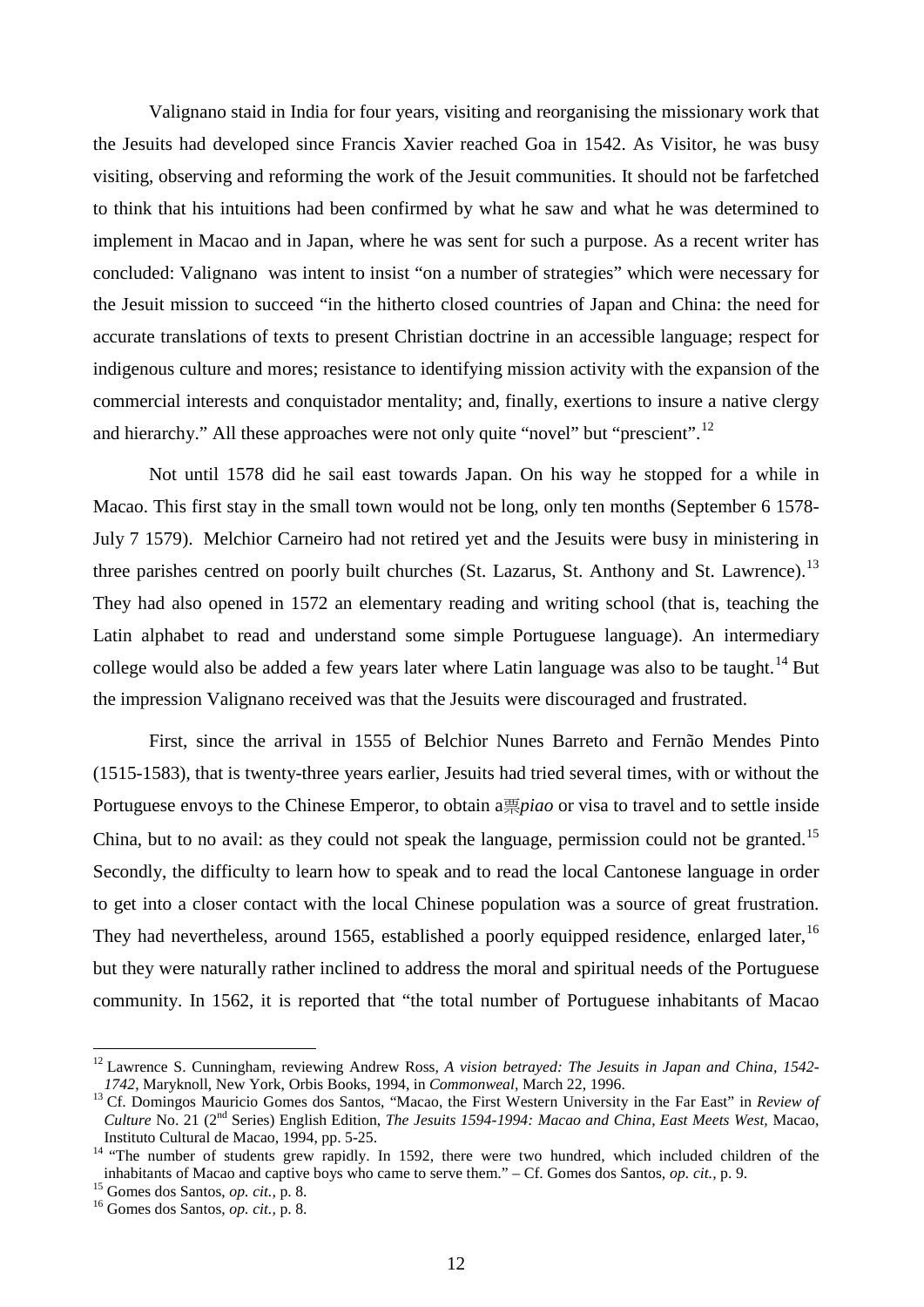reached already at that time some 500 or  $600^{17}$  $600^{17}$  $600^{17}$  persons comprising sea men, traders, officials, staffs and their families (if they had started any).

Valignano employed himself to remedy to that situation. In a short while of only a few months, in the tiny agglomeration of Macao he had had quite a few occasions to appreciate the human qualities of simple Chinese families of fishermen, their living conditions and difficulties, their culture that was supporting their traditions, the popular festivals that were punctuating their lives and the pros and cons that laid behind the sophistication of the Ming administration. Still more deeply than what he had encountered for the last four years in Goanese India, all these observations were not necessary to convince him: as Visitor, Valignano was not in charge of the missions in the Philippines, but even under any 'Padroado' or 'Patronato', Jesuits could not start any work in China unless they were admitted into the cultural "fabric" of their land of adoption; they desire to settle in China, they have first to learn to speak, read and write the language that opens heart and mind to the values it is made to express.

Accordingly, before leaving for Japan, he wrote to the Jesuit Superior of India instructing him to send at least one Jesuit priest to Macao, the gifted companion he had known in India, [Bernardino de Ferraris](http://en.wikipedia.org/w/index.php?title=Bernardino_de_Ferraris&action=edit&redlink=1) (1537-1584). But as the man was the new rector in Cochin, [Michele](http://en.wikipedia.org/wiki/Michele_Ruggieri)  [Ruggieri](http://en.wikipedia.org/wiki/Michele_Ruggieri) **(**羅明堅, 1543-1607**),** doctor in law, was chosen in his stead as equally qualified for the job. Ruggieri arrived in Macao in July 1579, just a few weeks after Valignano had already departed for Japan but not without leaving his written instructions: no other task ought to be given to any of the new comers in Macao than to dedicate all their energy to learn the language and whatever is connected with it as the best preparation to their future work in China.

Michele Ruggieri started to do so without delay but, it should be noted, without proper teachers or proper study materials, and he invested himself in the task assigned to him: to learn the Chinese language spoken in Macao. That task was already difficult enough, but he soon discovered that the language of the Chinese officials (官話*guan hua* or Mandarin Chinese) was different.<sup>[18](#page-12-1)</sup> As he was also attentive to learn Chinese etiquette and ways of proceeding with the 'mandarins', he became in this regard very helpful in his community, although tacitly confronted

<span id="page-12-0"></span> <sup>17</sup> Gomes dos Santos, *op. cit.,* p. 5.

<span id="page-12-1"></span><sup>18</sup> See [www.riccimac.org/eng/features/index.htm](http://www.riccimac.org/eng/features/index.htm) accessed on 2010.11.28 : Yves Camus, *Jesuits' Journeys in Chinese Studies,* p. 3 : Yang Fu-Mien, a Jesuit specialist in Chinese dialectology, is quoted with such a comment: "[…] By comparing the phonological and lexical features of the Mandarin dialect as described by Ruggieri with those of the Northern Mandarin dialect, we are able to prove that the official or standard Mandarin dialect of the late Ming dynasty was not based on the Northern Beijing dialect, but, most probably was based on a commonly accepted Southern dialect variety of Mandarin, more specifically the dialect of Nanking and its nearby environs."– Cf. Ruggieri, Michele, 1543-1607; Ricci, Matteo, 1552-1610, *Dicionário português-chinês* — *Portuguese-chinese dictionary,* Editor John W. Witek, Lisboa, Biblioteca Nacional Portugal; Macao, Instituto Português do Oriente; San Francisco, Ricci Institute for Chinese-Western Cultural History, University of San Francisco, 2001, "Historical and Linguistic Introduction" by Yang Fu-Mien, p. 208-209.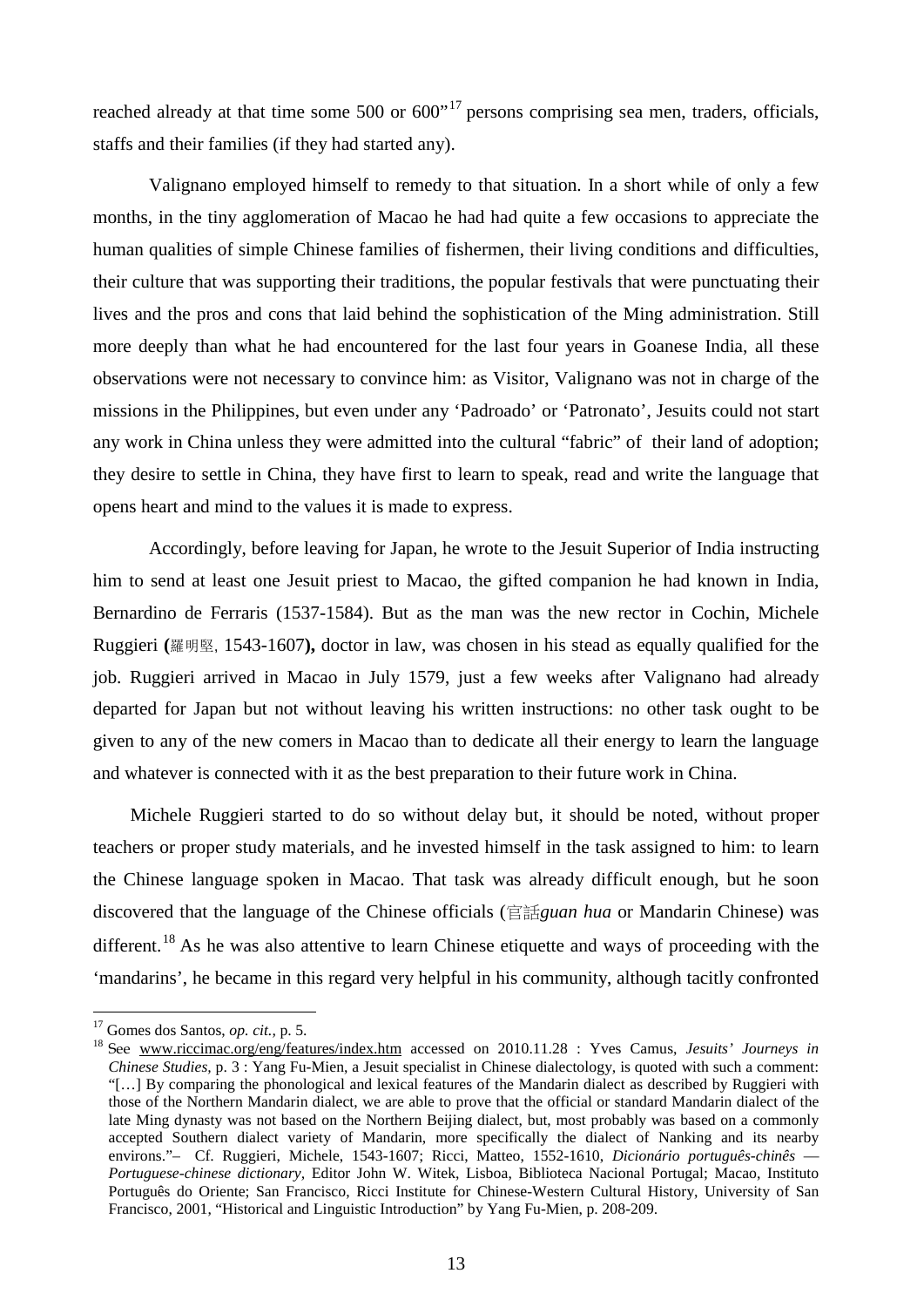with the disdain of some of its members who ignored the value of his efforts. For he realized the daunting task that he had to face. He wrote to Valignano, explained the situation and suggested sending to Macao his compatriot he had known and esteemed in India, [Matteo Ricci,](http://wapedia.mobi/en/Matteo_Ricci) to share with him the burden of the work. The suggestion was accepted and followed in 1580, and Ricci, whom Valignano had known as a novice in Rome, arrived in Macao on August 7 1582. Thanks to Ruggeri's friendly contacts with officials in Guangzhou and Zhaoqing, both men were authorised to enter China and to settle first for a while in Zhaoqing, the capital of the province, in a better environment to learn Mandarin Chinese*.* So much so that, "between 1583 and 1588, but without any learning manuals, Ricci and Ruggieri started compiling what was to be the first bilingual European-Chinese, that is "Portuguese-Chinese", dictionary."[19](#page-13-0)

As Ruggieri and Ricci had left Macao for good, or so will it be, similarly let us leave them in their "Christian expedition into the Kingdom of China". Meanwhile, Valignano in Japan had started implementing his apostolic policies that were going to be developed also in Macao in the following years.

In 1581, the Jesuit missions in Japan had been erected into a Jesuit vice-province, including also Macao, and detached from the Jesuit East Indies Province with Goa as its centre. In Japan the Visitor continued to urge the implementation of what he had already requested in India and summed up above: mastery of the language, respect for indigenous culture, resistance to mercantile and conquistador mentality, preparation for a native clergy and its hierarchy*.* Japanese candidates would be accepted in the Jesuit noviciate. But he had to overcome the dynamic opposition of the Jesuit Superior of Japan, Francisco Cabral (1529-1609), whose "method of evangelization was in direct contrast to Valignano's directives".<sup>[20](#page-13-1)</sup>

Valignano wrote later that although the mission had made some major gains during Francisco Cabral's tenure of office, the general methods used by the Superior were severely lacking. In addition to the problems of language study and racism, some of the Jesuits, and specifically Cabral, "were in the habit [so writes Valignano] to regard Japanese customs invariably as abnormal and to speak disparagingly of them. When I first came to Japan, our Jesuits (the crowd usually follows the leader), showed no care to learn Japanese customs, but at recreation and on other occasions were continually carping on them, arguing against them, and expressing their preference for our own ways to the great chagrin and disgust of the Japanese." There is an implicit belief in the Visitor's writing that leaders' influence is responsible for the behaviour of

-

<span id="page-13-0"></span><sup>&</sup>lt;sup>19</sup> Yves Camus, *op. cit.*, p. 4: "The manuscript has been lost for years, kept unknown in the Jesuit Archives in Rome. It was fortuitously discovered in 1934 by the Jesuit historian Pasquale M. d'Elia (1890-1963), and has only recently been reproduced and published in 2001."

<span id="page-13-1"></span>recently been reproduced and published in 2001.<br><sup>20</sup> Evangelization Dictionary Online,<http://dictionary.editme.com/Valignano> , 3a – accessed 2010.11.26.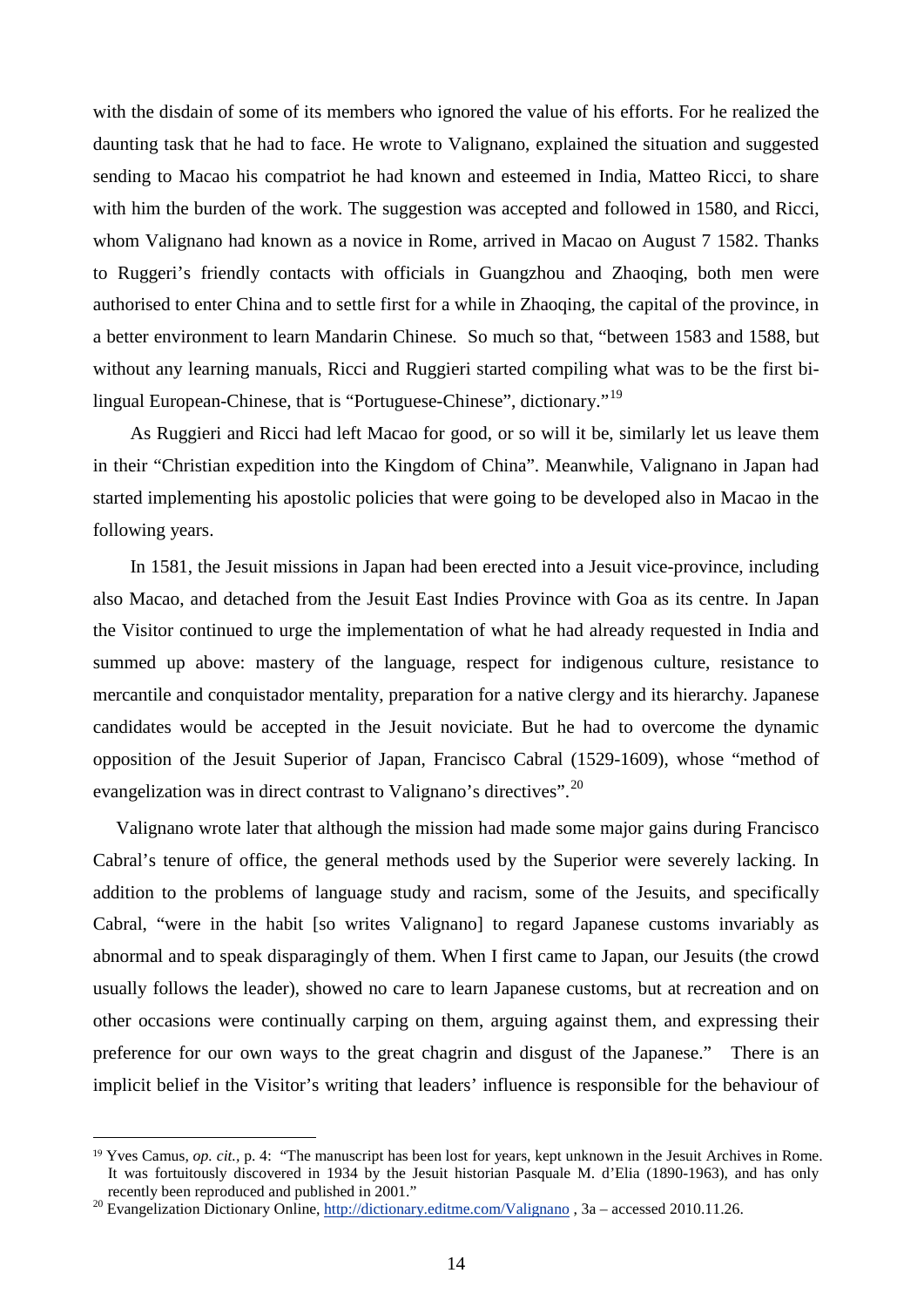those of lesser rank. Thus in Valignano's view any lapse in the mission's behaviour towards the Japanese was surely a result of Cabral's heavy handedness. He immediately began to reform many aspects of the mission, and wherever possible, undermined Cabral's authority as Superior of the Jesuit mission in Japan."[21](#page-14-0)

Besides these internal difficulties, Valignano wanted to secure the apostolic and financial support of Pope Gregory XIII in Rome and Philip II of Spain, the head of the 'Patronato': as the Iberian Union had just begun two years earlier, he organised the first ever diplomatic mission from Japan to Italy, Spain and Portugal (1582-1590), a group composed of four Christian Japanese boys, a Jesuit priest as interpreter, all under the protection and support of three *daimyos*  of Kyushu converted to Christian faith.<sup>[22](#page-14-1)</sup>

Then adversities began soon to strike: back in Macao in 1582, and then in Goa as Provincial of the "Oriental Indies" (1583-1587), in 1585 the papal order came that the Jesuit mercantile transactions in Nagasaki had to be stopped immediately: the matter was that the local *daimyo* of Nagasaki, [Ōmura Sumitada](http://wapedia.mobi/en/%C5%8Cmura_Sumitada) (1533-1587), who controlled the port of [Nagasaki](http://wapedia.mobi/en/Nagasaki,_Nagasaki) and in 1580 converted to Christianity, had as a gift of gratitude entrusted to the Jesuits the management of the harbour, including its fortress,  $^{23}$  $^{23}$  $^{23}$  and entitled them to perceive the taxes due on the lucrative trade between Japanese silver against Chinese silk, regularly shipped from Macao. The Jesuit mission's development had till then relied heavily on that main source of financial support needed to sustain parishes, Jesuit communities, noviciate, seminaries, printing press and publications.

Soon afterwards, in 1587, a second blow was received: fearful of the growing popular interest for and financial importance of Christianity in Japan, the *daimyo* Toyotomi Hideyoshi (1537-1598) issued an edict expelling all Christian missionaries from the country. Fortunately, that edict was not strictly enforced.

Appointed again as Visitor (1587-96), Valignano continued to promote his apostolic reforms in the following years, travelling back and forth between Japan and Macao where he sojourned for two important years in 1592-1594. He had just held an important meeting with Jesuits in Nagasaki, the second Vice-Provincial Congregation of the Jesuits in Japan. The main topic under discussion was the establishment outside of Japan of a college destined to the formation of the younger Japanese Jesuits, the number of which was steadily growing in the ever

<span id="page-14-1"></span><span id="page-14-0"></span><sup>&</sup>lt;sup>21</sup> *Ibid.*, <http://dictionary.editme.com/Valignano>, 3a. 22 Cf. *Japanese* Concerning the Mission of the Japanese *Travellers in Sixteenth-Century Europe. A Dialogue Concerning the Mission of the Japanese Ambassadors to the Roman Curia (1590).* Edited by Derek Massarella, Chuo University, Japan, Translated by J. F.

<span id="page-14-2"></span>Moran, Hakluyt Society, Third Series: 25, Ashgate, December 2012, 504 pp.]  $\frac{1}{23}$  Cf. [http://wapedia.mobi/en/Alessandro\\_Valignano,](http://wapedia.mobi/en/Alessandro_Valignano) '5. Mercantilism and the Port of Nagasaki' and '5. 1. Conflicts with Rome', accessed 2010.11.26.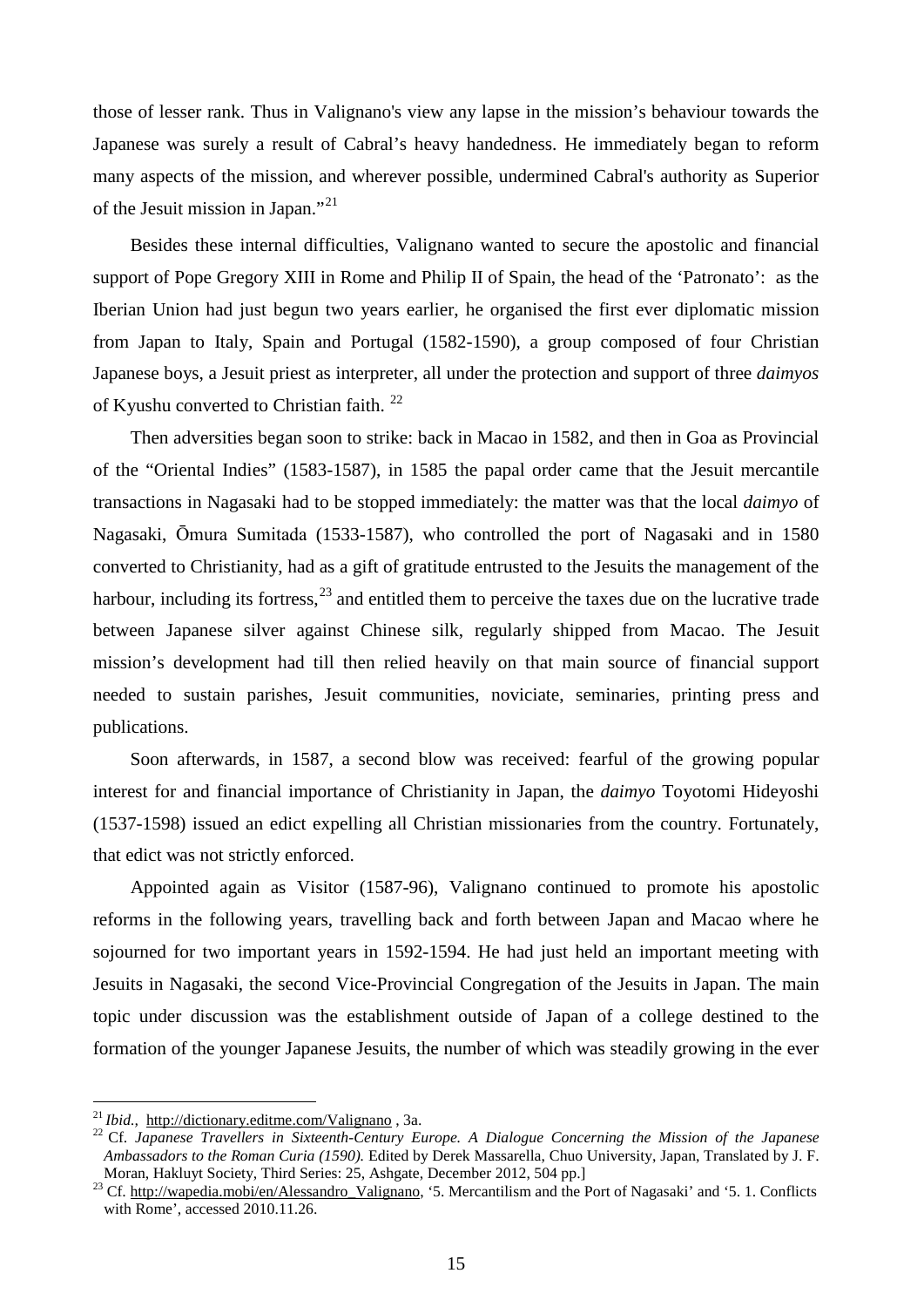more troublesome context of the civil war in the country (1584-1598) between the powerful two *daimyos* Toyotomi Hideyoshi and Tokugawa Ieyasu (1543-1616). In the projected college, in some more peaceful surroundings, the young Jesuits "could only benefit from having contact with the completely Christian western atmosphere, which was, in spite of everything, the Portuguese atmosphere of Macao — learning the language, customs and manners of the Europeans [...] Macao, in the heart of the Far East, was an ideal site for this objective."<sup>[24](#page-15-0)</sup> As recent new investments of the Japanese Province could support the project, Valignano decided to implement it.

As fecund as the idea has proven to be, it did not realise without difficulties: the former Provincial of Japan, "a tried and true expert in Japanese affairs" but whom the Visitor had to replace by somebody else, Francisco Cabral himself feared that the direction given to the project was "perhaps a process of Westernisation".<sup>[25](#page-15-1)</sup> Valignano knew how to deal with the strong man and with that objection, but some stronger opposition came also from the Jesuit leadership in Goa which had already and successfully established such a college in 1542—fifty years earlier. Valignano, thinking about Japan and China, considered the distances, the risks at sea, the delays of navigation and the cultural differences with the Indian world; about all of these challenges, he had acquired a vivid experience. So, in a letter to the Jesuit General Superior Claudio Aquaviva (1581-1645), he refuted one by one the fifteen or so reasons given by Jesuit authorities in  $Goa^{26}$  $Goa^{26}$  $Goa^{26}$ against the project of a new foundation in Macao, and then pushed ahead for its realisation. He left for Macao which he reached in late October 1592 for that purpose.

"While he awaited passage to Goa at the [Residence-College of the] Holy Mother of God [...], he communicated about the project with the priests of the China mission, under whose jurisdiction the territory fell. The initiative was done in a whisper", relates historian Domingos Mauricio Gomes dos Santos.<sup>[27](#page-15-3)</sup> This remark seems to allude to the Jesuit context of the scene: the Italian Visitor had a project generated by the apostolic needs of the Japan mission, that was under Spanish 'Patronato*'* and growing at full speed despite local difficulties as already mentioned, and he was addressing a Jesuit community under Portuguese 'Padroado' at the time of the Iberian Union and struggling with difficulties to enter China!

Fortunately, as Gomes dos Santos continues, "in fact, the Superior of that mission, Rector of the Residence-College of the Holy Mother of God, Fr. Duarte Sande ([in charge] 1585-1598) was thinking about construction. The installations were already tight and uncomfortable even for the day-time students. […] Why not think about a centre for cultural expansion for the Far East,

<span id="page-15-1"></span><span id="page-15-0"></span><sup>24</sup> Gomes dos Santos, *op. cit.,* p. 9. <sup>25</sup> Gomes dos Santos, *op. cit.,* p. 10. <sup>26</sup> *Ibid.* <sup>27</sup> *Ibid.* p. 9.

<span id="page-15-3"></span><span id="page-15-2"></span>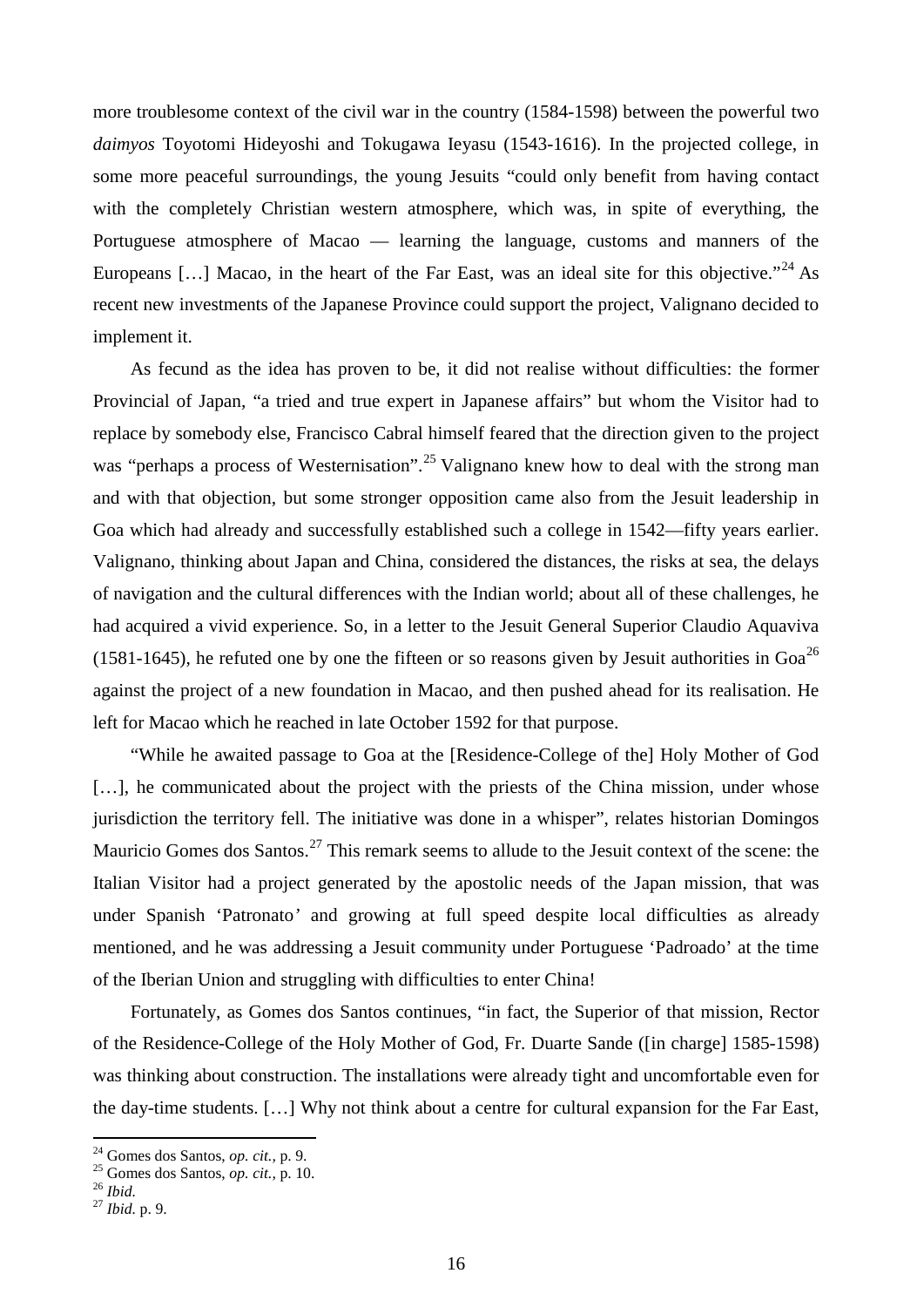like the [College of] St Paul's of Goa was serving for all of India, even Malacca and the Moluccas, Eastern Africa and Ethiopia."<sup>[28](#page-16-0)</sup> When one knows the apostolic policies and methods cherished by Alessandro Valignano in Japan and for China, as recalled above as "cultural adaptation", one cannot but just wonder if they included also in any direction some already mentioned "cultural expansion". Yet the history of the project he had in mind could provide elements able to dispel any doubt.

So the project took shape without delay. The focus of this paper is not to delve on the stages of its construction, which has been the focus of various specialised studies.<sup>[29](#page-16-1)</sup> It is just to recall how Alessandro Valignano's ideas for the Jesuit missions have been realised in Macao and not in Japan for some historical reasons: he had not foreseen them before his death in 1606, in the city.

## **SAINT PAUL'S UNIVERSITY COLLEGE OF MACAO**

With the 'Santa Casa de Misericórdia' that still stands in the very centre of Macao, Saint Paul's College remains the most important establishment of Jesuit history in the place. Despite the fact that even its ruins have nearly totally disappeared, was it not for the landmark façade of its church, its development and its destruction continue to attract the attention of historians of architecture and arts as the energy of a black whole witnesses for the earlier age of a star.<sup>[30](#page-16-2)</sup> Studies have been published that comment on the architectural and aesthetic value of what remains of its grandeur. But our attention will try to explore just a few aspects of the intercultural, scientific and religious role it played, directly or indirectly, in East Asia. This role barely survived the expulsion from Macao and the suppression of its Jesuit founders in 1762, before itself vanishing in 1835 as a military barrack, in fire and smoke.

In 1592, when the decision was taken to go ahead with the project, Jesuits in Macao had already twenty years of experience in primary and intermediary education, as it had been briefly mentioned earlier in this paper.<sup>[31](#page-16-3)</sup> The purpose of the new establishment was first and foremost intended to address the intellectual and apostolic formation of young Japanese Jesuits; they had

<span id="page-16-0"></span> <sup>28</sup> *Ibid.* p. 9.

<span id="page-16-1"></span><sup>29</sup> See *Religion and Culture: An International Symposium Commemorating The Fourth Centenary of the University College of St. Paul, Macao, 28 November to 1 December 1994*, Editor John W. Witek, Co-ordinator Michel Reis, Macao, Instituto Cultural de Macao, University of San Francisco, Ricci Institute for Chinese-Western Cultural History, 1999, 398 pp. — Pinheiro Francisco Vizeu, Yagi Koji, Korenaga Miki (Tokyo Institute of Technology, Japan), "St. Paul's College Historical Role and Influence in the Development of Macao", in the *Journal of Asian Architecture Building Engineering,* Vol. 4**,** No. 1, 2005, pp. 43-50 — César Guillén-Nuñez, *Macao's church of Saint Paul : A glimmer of the baroque in China,* Hong Kong, Hong Kong University Press in conjunction with

<span id="page-16-2"></span><sup>&</sup>lt;sup>30</sup> The construction of the Sao Paulo church lasted thirty-five years, beginning in 1602, completed only in 1637.<br><sup>31</sup> Cf. note 11 above for details. See also *Religion and Culture*, p. 323: "The Society provided since 15

<span id="page-16-3"></span>that taught how to read, write, count and learn music. In 1584 grammar classes were begun with twelve students."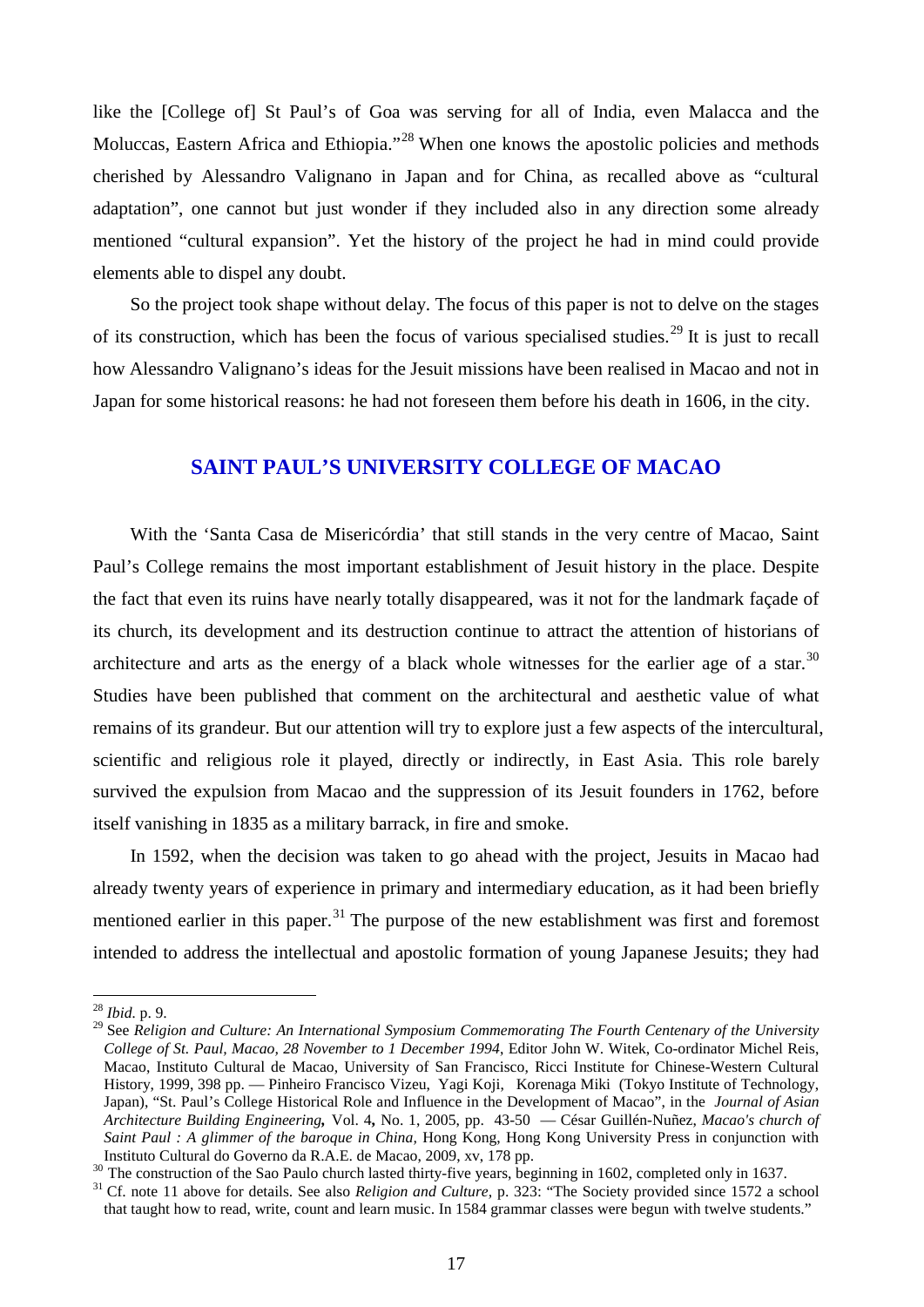to flee Japan after the Hideyoshi's expulsion edict of 1587 to some more secure place; there they would pursue their spiritual training before being admitted to priesthood. Valignano had already acquired some experience on such a field in Japan through the running of two seminaries; those had been established in disaffected Buddhist temples and for them he had written some regulations.<sup>[32](#page-17-0)</sup>

What would have been the sources of these regulations? When in 1573 Valignano left Rome, the Jesuits had already some experience in secondary and tertiary education: their first schools had been established already before the death of Ignatius of Loyola in 1556. But, except for the personal experiences of the Jesuits during their own years in university college, in Paris or elsewhere, these beginnings in Jesuit education had little to compare with their later pedagogical experiences. Discussions in Évora and Coimbra, Portugal, would result in the successive redactions of the famous compendium entitled *Ratio and Institutio Studiorum Societatis Jesu* or "Method and System of the Studies of the Society of Jesus".<sup>[33](#page-17-1)</sup> Valignano might have heard of the preparation of such an influential document before he left Europe in 1573 or through the many Jesuits who stopped over in Goa or Macao on their way to Japan. But researchers in the archives of St Paul's College, scattered in a few places of Europe, do not seem to give any hint that he had taken part into the survey.

The same year it opened its classes, that is "before the  $28<sup>th</sup>$  of October 1594, the College had four courses: one for Reading and one for Writing, with more than two-hundred and fifty boys; another for Grammar; and another for Humanities, which had been added in that year and in which, aside from external students, seven Jesuit brothers from India studied. A few more students from Japan and Goa were awaited in the following year in order to form the first course

<span id="page-17-0"></span><sup>&</sup>lt;sup>32</sup> "The need for a natively trained clergy was obvious to Valignano, and so, in 1580, a recently emptied [Buddhist](http://wapedia.mobi/en/Buddhist) [monastery](http://wapedia.mobi/en/Monastery) in [Arima](http://wapedia.mobi/en/Arima) province was converted into a nascent [seminary.](http://wapedia.mobi/en/Seminary) There twenty-two young Japanese converts began to the process of instruction towards [holy orders.](http://wapedia.mobi/en/Holy_orders) The process was repeated two years later a[t Azuchi,](http://wapedia.mobi/en/Azuchi) where the seminarians numbered thirty-three." […] "…because Valignano emphasized the need for cultural adaptation, the original décor was left largely unchanged. This pattern was repeated in other seminaries at other sites" […]. See "the 1580 *Principles for the Administration of Japanese Seminaries*, which goes into great detail about seminary methods."- http://wapedia.mobi/en/Alessandro\_Valignano, 4.

<span id="page-17-1"></span> $\frac{m}{33}$  "During the generalate of Claudius Acquaviva (1581-1614), the [educational](http://www.newadvent.org/cathen/05295b.htm) methods of the [Society](http://www.newadvent.org/cathen/14081a.htm) [of Jesus] were finally formulated. In 1584 six experienced [schoolmen,](http://www.newadvent.org/cathen/13548a.htm) selected from different nationalities and provinces, were called to [Rome,](http://www.newadvent.org/cathen/13164a.htm) where for a year they studied pedagogical works, examined regulations of colleges and [universities,](http://www.newadvent.org/cathen/15188a.htm) and weighed the observations and suggestions made by prominent [Jesuit](http://www.newadvent.org/cathen/14081a.htm) educators. The report drawn up by this committee was sent to the various provinces in 1586 to be examined by at least five experienced men in every province. The remarks, censures, and suggestions of these men were utilized in the drawing up of a second plan, which, after careful revision, was printed in 1591 as the *Ratio atque Institutio Studiorum*. Reports on the practical working of this plan were again sent to [Rome,](http://www.newadvent.org/cathen/13164a.htm) and in 1599 the final plan appeared, the *Ratio atque Institutio Studiorum Societatis Jesu*, usually quoted as *Ratio Studiorum*. Every possible effort had been made to produce a practical system of [education;](http://www.newadvent.org/cathen/05295b.htm) theory and practice alike had been consulted, suggestions solicited from every part of the [Catholic](http://www.newadvent.org/cathen/03449a.htm) world, and all advisable modifications adopted. The *Ratio Studiorum* must be looked upon as the work not of [individuals,](http://www.newadvent.org/cathen/07762a.htm) but of the whole [Society."](http://www.newadvent.org/cathen/14081a.htm) – New Advent-Catholic Encyclopedia online, [www.newadvent.org/cathen/12654a.htm,](http://www.newadvent.org/cathen/12654a.htm) accessed 2010.12.04.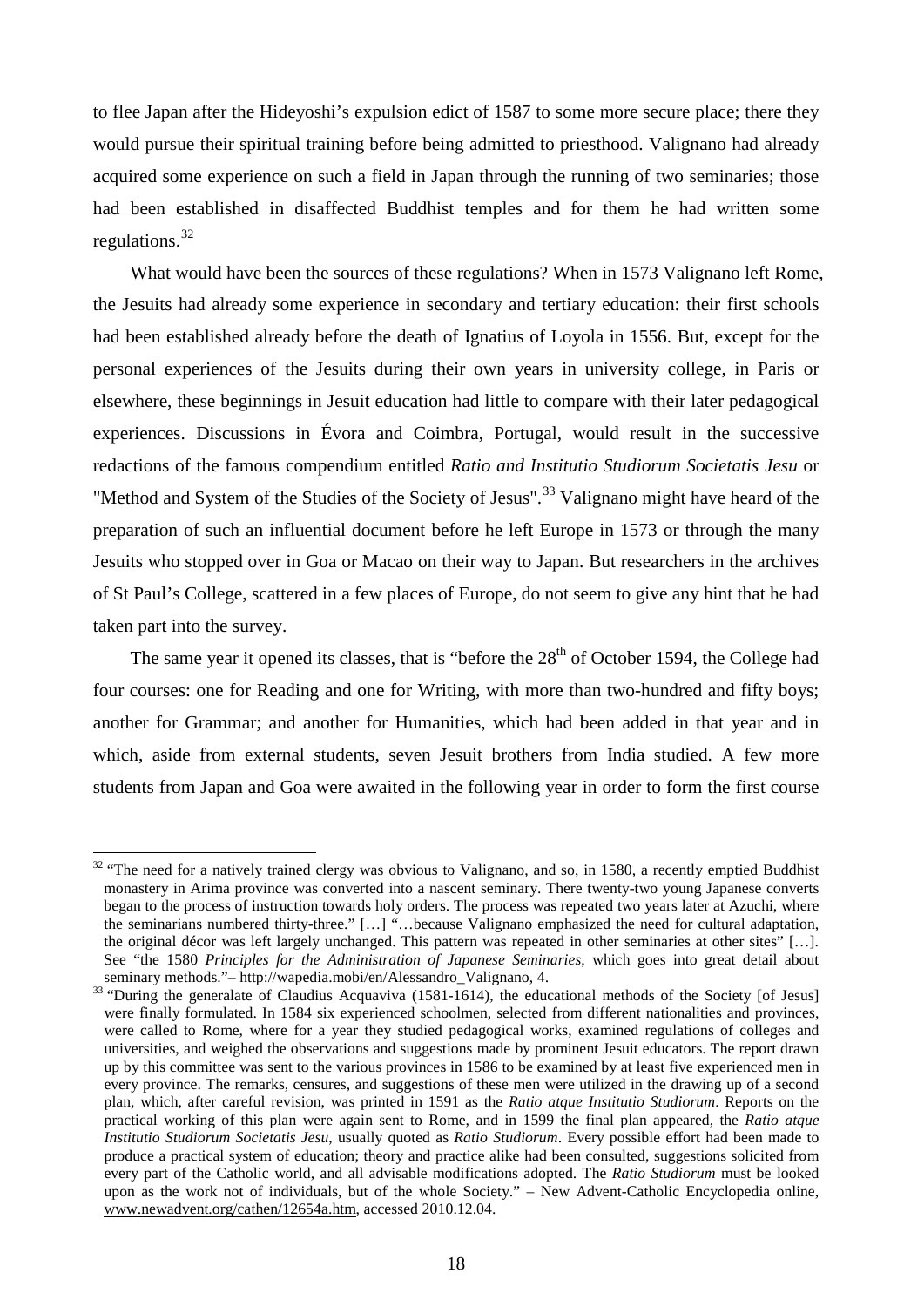in Arts. In addition, there were courses of Morals and of Theology."<sup>[34](#page-18-0)</sup> One may assume that the medium of teaching at the elementary and intermediary level was Portuguese for these boys and young Jesuits of overseas various origins.

But Valignano, who had left for Goa in November 1594 and returned to Macao in April 1597 would soon proceed in writing down the new *Ordo* or "regulations" for the College as he had done in Japan. When he was in Goa, he might have received a copy of the 1591 provisory edition of the *Ratio Studiorum,* for he writes in the Preface of the new *Ordo*: "As this College is now beginning to take shape with regard to studies and lacks a sure order to follow, and as the teachers and brothers who will read and study here come from diverse Provinces where there are different College customs; [...] [thus] it seems necessary to me to make some notes about what the studies should be like, aside from all that [is] required by the *Ratio Studiorum*, all of which can be put into practice according to the number of teachers and courses in this college."[35](#page-18-1) And as he did in his regulations written for seminaries in Japan, he insisted first on the learning of the necessary languages, that is first Japanese or Chinese, and Latin for all intermediary and advanced students.

Apart from these basic requests, other detailed regulations can here be left over to some other specialised inquiry. More important matters have to be touched upon that are relevant to the influence exerted later by St Paul's College in Asia.

The main issue concerns certainly the curriculum followed by the college, particularly as far as humanities and sciences and the balance between the two are concerned. In an important article on such topics,  $36$  Professor Ugo Baldini first makes a sobering remark: "The college's primary purpose was to be a training place for missionaries to Japan, and overlooking this fact may easily lead to systematic distortions in historical reconstructions."[37](#page-18-3) Based on this premise, his research is very careful in observing the "development of the courses and the teaching programmes" in order to take into account, as far as it is documented, the real situation of the college at least during its fifty or so first years of existence (see Table A).

As far as humanities are concerned, courses were basically of three kinds: philosophy, moral theology and theology, and as far as sciences were concerned, only mathematics are documented with the names of the Jesuit teachers and the sheer number of students for each course. Most of the time there were less than 10 students each year, as the annexed table can

<span id="page-18-0"></span> <sup>34</sup> Gomes dos Santos, *op. cit.,* p. 12., quoting José Montanha, *Apparatos para a Historiado Bispado de Macao,* fol.

<span id="page-18-2"></span><span id="page-18-1"></span>

<sup>247.&</sup>lt;br><sup>35</sup> Gomes dos Santos, *op. cit.*, p. 12, quoting Montanha, *ibid.*, fol. 277*ro* ff.<br><sup>36</sup> Ugo Baldini, "The Jesuit College in Macao as a meeting point of the European, Chinese and Japanese mathematical traditions. Some remarks on the present state of research, mainly concerning sources (16<sup>th</sup>–17<sup>th</sup> centuries)" in *The Jesuits, the Padroado and East Asian science (1552-1773),* edited by Luís Saraiva and Catherine Jami, Singapore, Hackensack, NJ, World Scientific, 2008, pp. 33-79. <sup>37</sup> *Ibid.,* p. 35.

<span id="page-18-3"></span>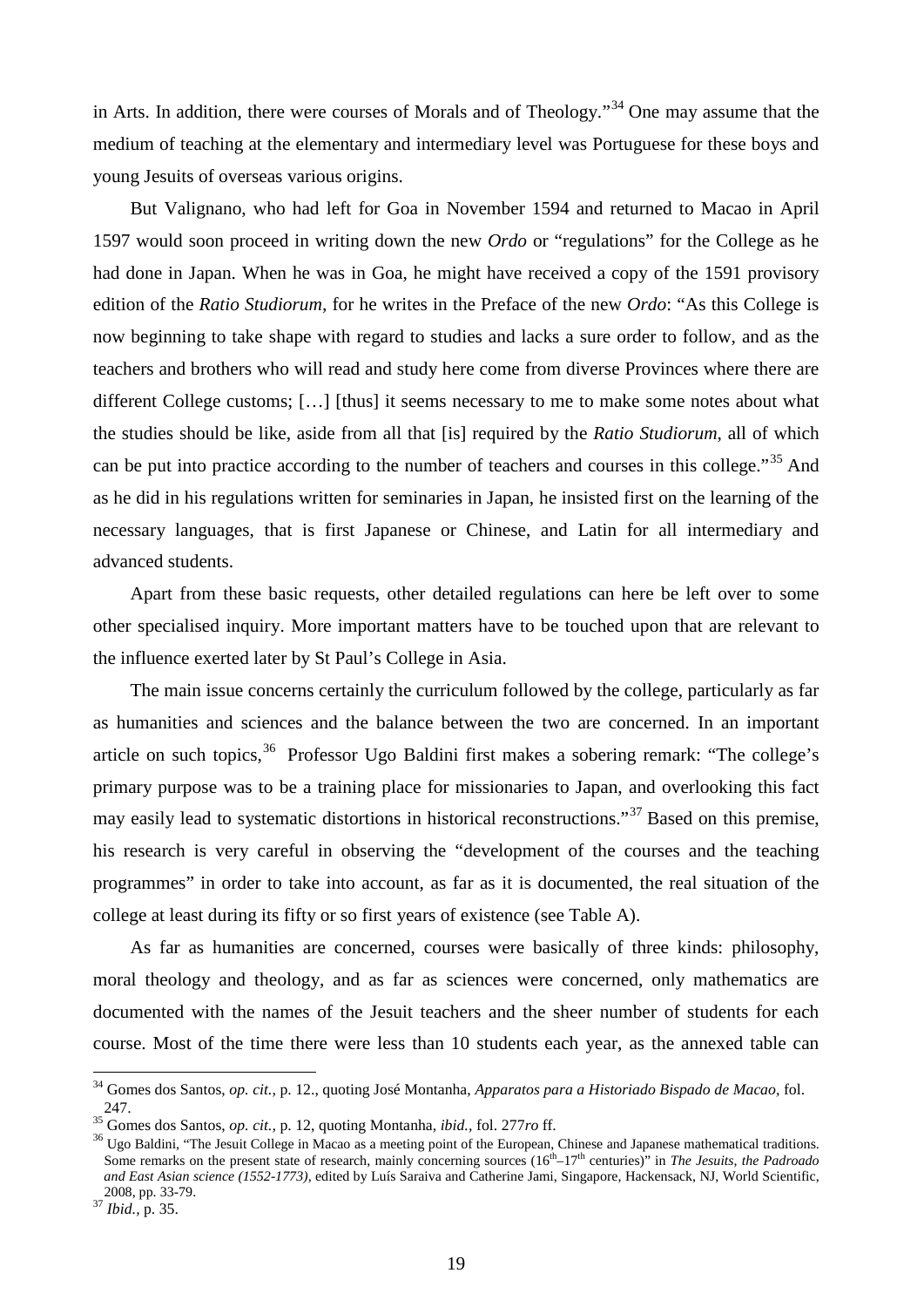easily show. Occasionally, one can also see that mathematics and philosophy are linked in the curriculum. This reflects the opinion of Johannes Kepler (1571-1630) who had written: "The main objective of all investigations of the outside world is the discovery and the harmony that God imposed and that He has revealed in the language of mathematics."<sup>[38](#page-19-0)</sup> Hence the importance of mathematics in the *Ratio Studiorum* in the 1566 version that Valignano might have known of: "Concerning mathematics, the mathematician shall teach, in this order, the first six books of Euclid, arithmetic, the sphere [of Sacrobosco],  $39$  cosmography, astronomy, the theory of the planets, the Alfonsine Tables, optics, and timekeeping. Only the second year philosophy students shall hear his lectures, but sometimes, with permission, also the students of dialectics."<sup>[40](#page-19-2)</sup>

#### *The Church of The Mother of God*

*Bell tower, Procuratoria of Japan, Rooms and workshops, Japanese Seminar*



#### Table A

Documented courses on philosophical and theological subjects in Macao up to 1650 (those before 1594 were private and reserved for Jesuits) and Mathematics courses (year, number of students, teacher's name). This table is based on Ugo Baldini, "The Jesuit College in Macao as a meeting point of mathematical traditions" in *The Jesuits, the Padroado and East Asian science (1552-1773),* edited by Luís Saraiva and Catherine Jami, Singapore, Hackensack, NJ, World Scientific, 2008, pp. 46 and 55.

<span id="page-19-0"></span><sup>&</sup>lt;sup>38</sup> Gianni Criveller, "The Background of Matteo Ricci: The Shaping of his Intellectual and Scientific Endowment" in *Portrait of a Jesuit: Matteo Ricci,* Macao, Macao Ricci Institute, 2010, p. 25-26, quoted in Michela Fontana, *Matteo Ricci. Un Jesuita alla corte dei Ming,* Milan, Mundadori, 2005 (translation from Italian by the author).

<span id="page-19-1"></span><sup>&</sup>lt;sup>39</sup> John of Holywood (c. 1195-c. 1256) also known as Johannes de Sacrobosco or Sacro Bosco was a scholar, monk, and astronomer (probably English, but possibly Irish or Scottish) who taught at the University of Paris and wrote the authoritative mediaeval astronomy text *Tractatus de Sphaera*. See Wikipedia, accessed on 2011.01.07 : [http://en.wikipedia.org/wiki/Johannes\\_de\\_Sacrobosco](http://en.wikipedia.org/wiki/Johannes_de_Sacrobosco) . <sup>40</sup> Gianni Criveller, *op. cit.,* p. 26, quoting Albert Van Helden and Elizabeth Burr,Se in *The Galileo Project,* Houston,

<span id="page-19-2"></span>Rice University, [http://galileo.rice.edu./gal/romano.html,](http://galileo.rice.edu./gal/romano.html) accessed 3 October 2008.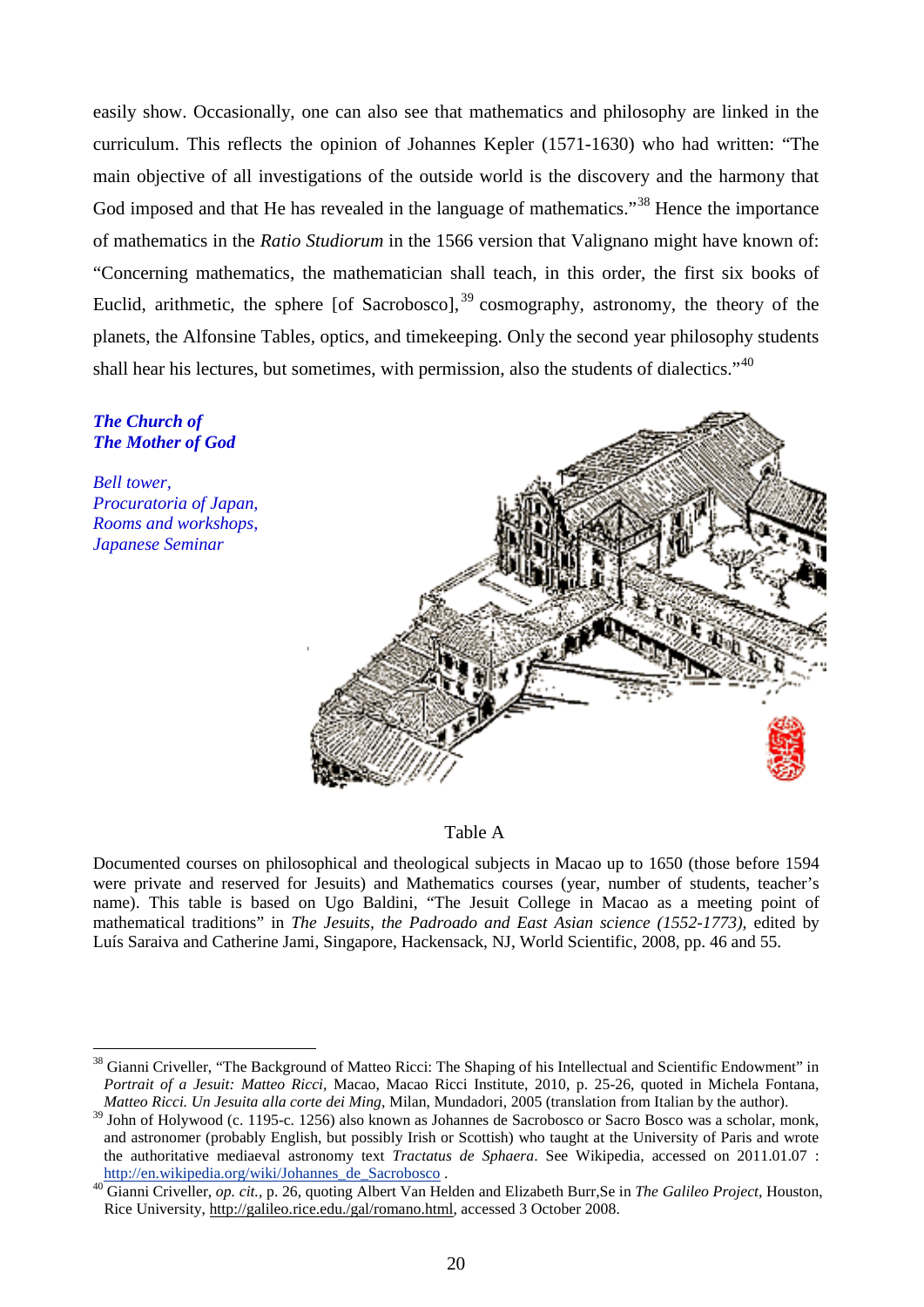| <b>Philosophy, Theology Courses</b> |                                                     |                                      | <b>Time in Macao</b>                                                                                       |                           |
|-------------------------------------|-----------------------------------------------------|--------------------------------------|------------------------------------------------------------------------------------------------------------|---------------------------|
|                                     |                                                     | 1578/9<br>1579/8<br>1580/1<br>1581/2 | Michele Ruggieri 羅明堅<br>M. Ruggieri<br>M. Ruggieri<br>M. Ruggieri; Pedro Gomez                             | 1579-1582<br>1581-1585    |
|                                     |                                                     | 1582/3                               | M. Ruggieri; P. Gornez;                                                                                    |                           |
| 1592-93<br>1595-96                  | Theology; Moral Theology<br>Theology, Philosophy    |                                      | <b>Matteo Ricci</b>                                                                                        | 1582-1583                 |
| 1596-97                             | Theology; Moral Theology                            | 1597/8                               | Nicola Longobardi 龍華民;<br>Diego Pantoja 龐迪我                                                                | 1597<br>1597-1600         |
| $1601 - 02$                         | Theology; Philosophy                                | 1598/9<br>1601/2                     | D. Pantoja<br>Carlo Spinola; Muzio Rocchi;                                                                 | 1601-1605                 |
| $1602 - 03$                         | Theology; Moral Theology;<br>Philosophy             | 1602/3                               | <b>Francisco Lopes</b><br>M. Rocchi; F. Lopes                                                              | $\boldsymbol{\mathsf{?}}$ |
| $1603 - 04$                         | Theology; Moral Theology;<br>Philosophy             | 1603/4                               | M. Rocchi; Sabatino De Ursis 熊三拔;                                                                          | 1603-1606                 |
| $1604 - 05$                         | Theology; Philosophy                                |                                      | F. Lopes<br>M. Rocchi; S. De Ursis; F. Lopes                                                               |                           |
|                                     |                                                     |                                      | 1604 : The China Mission becomes independent from Macao (apostolic centre of the Jesuit Province of Japan) |                           |
| 1606-07                             |                                                     | 1605/6                               | S. De Ursis; Manuel Dias Jr. 錢 德 明;                                                                        | 1605-1611                 |
| $1607 - 08$                         | Philosophy                                          |                                      | F. Lopes                                                                                                   |                           |
| 1608-09                             | Philosophy                                          | 1606/7                               | M. Dias Jr.; F. Lopes                                                                                      |                           |
|                                     | Theology; Moral Theology;                           | 1607/8                               | M. Dias Jr.; F. Lopes                                                                                      |                           |
| $1609 - 10$                         | [Philosophy]                                        | 1608/9                               | M. Dias Jr.                                                                                                |                           |
| $1610 - 11$                         | Theology; Philosophy<br><b>Mathematics</b>          | 1609/10                              | M. Dias Jr.                                                                                                |                           |
| $1611 - 12$                         |                                                     | 1610/11                              | Giulio Aleni 艾儒略 (rnathematics)                                                                            | 1610-1612                 |
|                                     | <b>Mathematics</b>                                  |                                      | M. Dias Jr.; Francesco Sambiasi                                                                            |                           |
| $1612 - 13$                         |                                                     | 1611/2                               | G. Aleni, F. Sambiasi                                                                                      | 1610-1613                 |
| $1614 - 15$                         | <b>Mathematics</b>                                  |                                      | (one of them taught rnathernatics)                                                                         |                           |
| $1615 - 16$                         | Theology; Moral Theology                            | 1612/3                               | G. Aleni, F. Sambiasi                                                                                      |                           |
| $1616 - 17$                         | Moral Theology<br>[Theology, Philosophy]            |                                      | (one of them taught mathematics)                                                                           |                           |
| $1617 - 18$                         |                                                     | 1616/7                               | Jan Wremann (Uremann);                                                                                     |                           |
|                                     | Moral Theology; Philosophy;                         |                                      | Cristoforo Borri                                                                                           | 1616-1620                 |
| $1619 - 20$                         | <b>Mathematics;</b><br>A Course On "Livros Sinicos" | 1617/8                               | J. Wremann (teacher of mathematics);<br>C. Borri; M. Dias Jr; S. De Ursis                                  | ?                         |
|                                     | Moral Theology                                      | 1618/9                               | S. De Ursis; J. Wremann. M. Dias Jr.                                                                       |                           |
|                                     |                                                     | 1619/20                              | Johann Schreck 鄧玉函(Terrentius):                                                                            |                           |
|                                     |                                                     |                                      | Johann Adam Schall 湯若望;                                                                                    | 1619-1621                 |
|                                     |                                                     |                                      | <b>Wenceslas Pantaleon Kirwitzer;</b>                                                                      | 1619-1627                 |
|                                     |                                                     |                                      | Francisco Furtado. M. Dias Jr.                                                                             | 1619-1627                 |
|                                     |                                                     | 1620/1                               | J. Schreck; J.A. Schall; W.P. Kirwitzer;<br>M. Dias Jr.                                                    | 1619-1625                 |
|                                     | Moral Theology                                      |                                      | J.A. Schall; W.P. Kirwitzer                                                                                |                           |
| $1623 - 24$                         |                                                     | 1621/2                               | <b>Giacorno Rho 羅雅谷</b>                                                                                    |                           |
|                                     | Theology; Moral Theology;                           | 1622/3                               | G. Rho; C. Borri                                                                                           | 1622-1624                 |
| 1634-35                             | Philosophy                                          | 1623/4<br>1625/6                     | W.P. Kirwitzer                                                                                             |                           |
|                                     |                                                     |                                      | Giovanni Antonio Rubino                                                                                    |                           |
|                                     |                                                     | 1638/9                               | G.A. Rubino; G. Aleni                                                                                      | 1638                      |
|                                     | Theology; Moral Theology;                           | 1639/40                              | G. Aleni                                                                                                   |                           |
| $1643 - 44$                         | Philosophy                                          | 1640/1                               | [G. Aleni ?]                                                                                               |                           |
| 1645-46                             | Theology; Moral Theology;<br>Philosophy             | 1641/2<br>1642/3                     | Martino Martini 衛匡國                                                                                        | 1642                      |
|                                     |                                                     |                                      | F. Sambiasi; (Michael Boym?;)                                                                              |                           |
|                                     | [no higher course taught]                           | 1645/6                               | Johannes Nikolaus Smoguleck <sup>4</sup>                                                                   |                           |
| 1647-48<br>$1649 - 50$              | [no higher course taught]                           | 1646/7                               | Michal Boym 卜弥格                                                                                            | 1645-1646<br>1649-1650    |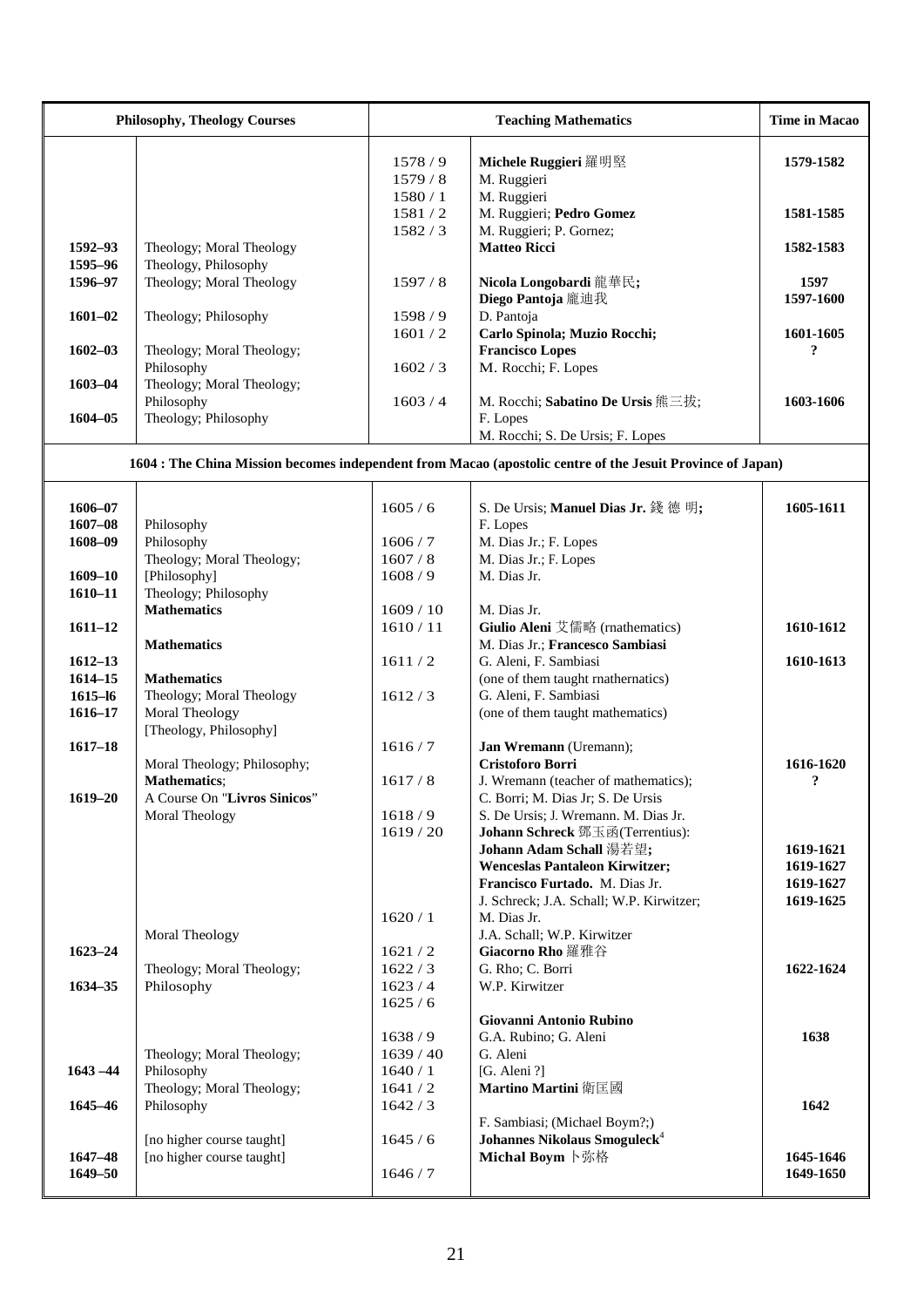As far as teaching materials are concerned, most of them were the syllabus that the teacher had written himself in Latin beforehand. That was the basis of his teaching which he dictated to the students for later usage, be that reviewing, memorizing or disputing in public debates. That had been the most traditional and pedagogically fruitful method recommended by the *Ratio Studiorum.* Most of these materials are now lost or scattered, ignored for most, in various archives repositories in Europe, or they have simply disappeared in the chaos of history. But some others have survived many of these crises, in particular the printed materials the existence of which was due to Valignano's "humanistic spirit": does he not boast that in Nagazaki a Japanese grammar and a dictionary had been printed after a compilation that lasted from 1590 till 1603, thirteen years of hard labour on  $32,798$  entries?<sup>[41](#page-21-0)</sup> To achieve that feast he had ordered a printing press be shipped to Japan, and another to Macao in 1595, a copy of which is still exhibited in the Macao Museum of History. The printing press has been the source of many pastorally useful catechetical materials, translations of eastern or western Classics, and other scholarly publications.

But soon after the first years of operation of Saint Paul's College in Macao, two important unrelated events have affected the future destiny of the establishment. The first in 1604 was the Jesuit decision in Rome to appoint Matteo Ricci Superior of the China Mission as independent from Macao (that remained the centre of the Japanese Province). The second, ten years later in 1614, was the order of the first *shogun* of Japan, Tokugawa Ieyasu, to expulse all missionaries from the country. They took refuge in Macao. That was the beginning of a terrible persecution against Japanese Christians. Since that time on, Japan would remain closed to all foreign influences until two and a half centuries later when the Meiji reforms in 1868 would open a new era.

In Macao, the main purpose of the college was to foster the spiritual and academic formation of young Japanese Jesuits and seminarians: that was therefore maintained in the initial orientation at the service of this exiled young clergy. But, as it remained under the Portuguese 'Padroado'*,* it became more important than even before as the only gate to enter China. That is why its continued development, as shown in Table A, was mainly geared towards the China Mission. Actually most of the famous graduates of the college have been important Jesuit China missionaries, most of them former teachers of mathematics ― understood in the rich meaning of the term as detailed in the above quotation of the *Ratio Studiorum*. And in 1615, the Jesuit Superior General Aquaviva erected the China Mission into a Jesuit Vice-Province independent from the Jesuit Province of Japan, which still kept its centre in Macao.

<span id="page-21-0"></span><sup>&</sup>lt;sup>41</sup> http://wapedia.mobi/en/Alessandro Valignano, 3. 1. Language study – accessed 2010.12.05.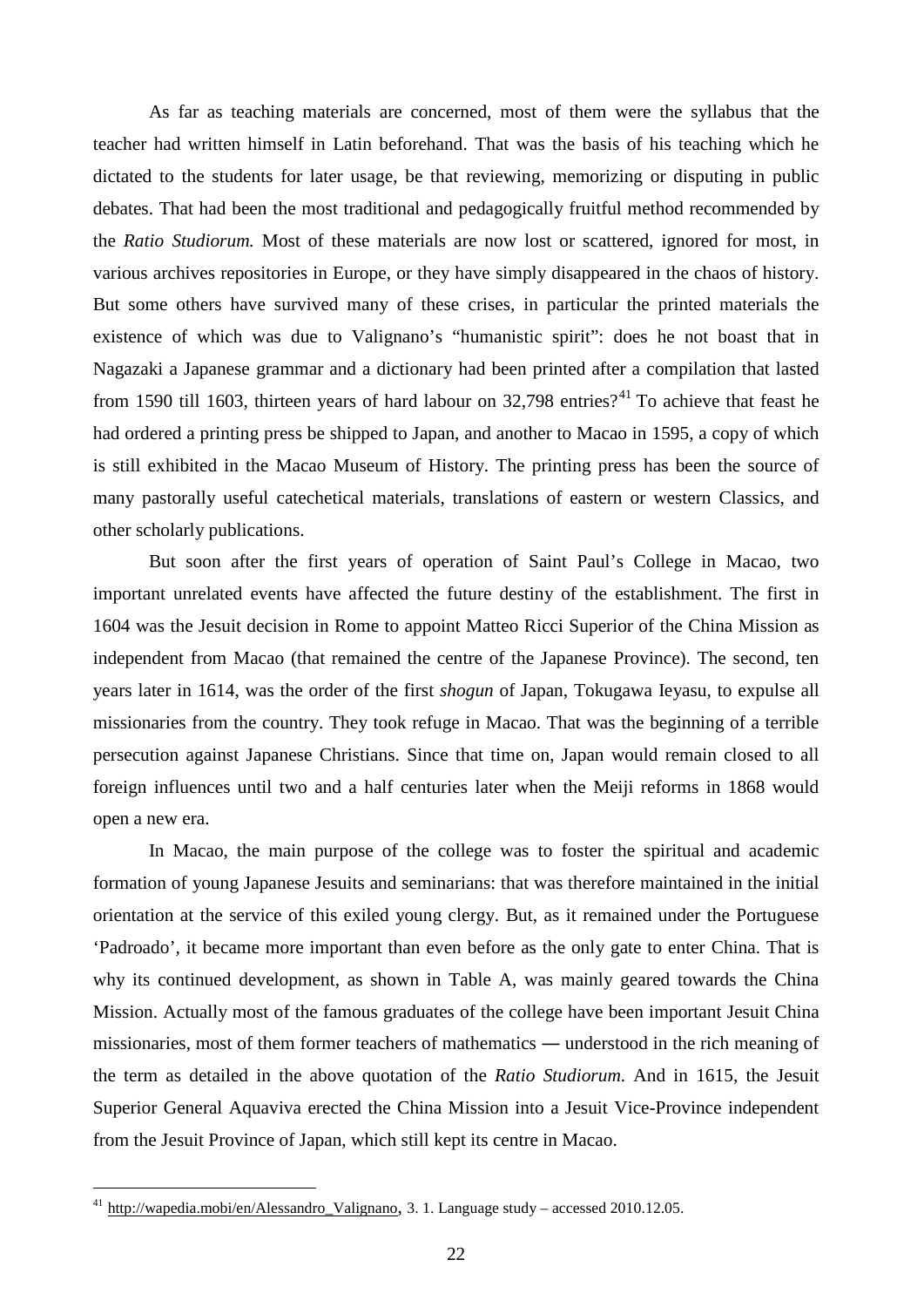It would exceed the scope of this article to give here a rather complete list of Jesuits who graduated at Saint Paul's College in the first 50 years of its operation  $(1594-1644)$  — that is before the Manchu conquest of China and the establishment of the Qing dynasty. Out of a longer list that would span late Ming and early Qing times, thirty-two persons only have been selected, either for their scholarly work in compilation of the necessary study tools, in translations of Chinese Classics, in commentaries made on these texts, on scholarly publications in China<sup>[42](#page-22-0)</sup> or in Europe, on their scientific expertise, on their contributions to the Chinese Imperial



court or on the Jesuit responsibilities they had been entrusted with. The list is therefore meant to be just a sample of the fruitful formation completed at St Paul's College.

These men, including those fully immersed in direct missionary activity, were on the average in their thirty years of age when they arrived, stayed usually for two or three years in Macao and then spent the remainder of their life, long or brief, in the Chinese Empire (see Table B). Among them was one of the first Chinese Jesuits, 吴歷 Wu Li, aliás 漁山 Yushan (1632-1718), a man of letters (*literatus*) and painter known as one of the "Six Masters of Early Qing" school. Wu Yushan spent seven years at Saint Paul's College where he became a Jesuit before ministering until his death Catholic communities living under persecution in the 江南 Jiangnan region, at the time of the so called "Rites Controversy" in China.

<span id="page-22-0"></span> <sup>42</sup> See for instance recently published the *Sequel to the Chinese Christian Texts from the Zikawei Library,* Nicolas Standaert, Ad Dudink and Wang Renfang editors, 34 volumes, Taipei, Taipei Ricci Institute, 2013. This collection reproduces not yet known or not yet published texts which were originally co-produced by Chinese and Europeans in China. These prints and manuscripts revive the early contacts between China and Europe in the seventeenth and eighteenth century. — "The present collection of 34 volumes includes 84 titles from the Zikawei (Xujiahui) Library in Shanghai. Two of these titles cover already 14 volumes: 張星曜 Zhang Xingyao's 天教明辨 *Tianjiao mingbian* and Louis de Poirot's translation of the *Old (incomplete) and New Testament.* The remaining 82 titles cover a wide range of subjects such as Bible texts, Christian explanations of the *Book of Changes*, apologetics, history of religion and science, and include unique or rather rare titles, for example 敬一堂誌 *Jingyi tang zhi*, 人類源流 *Renlei yuanliu*, 崇修 精蘊 *Chongxiu jingyun*, 呂立本 Lü Liben 易經本旨 *Yijing benzhi*, 尚祜卿 Shang Huqing 補儒文告 *Bu Ru wengao*, 陸 希言 Lu Xiyan 億說 *Yishuo*, and 陳薰 Chen Xun 性學醒迷 *Xingxue xingmi."* From [www.riccibase.com/index.php/](http://www.riccibase.com/index.php/-activities-menu/publications/32-publications2) [activities-menu/publications/32-publications2](http://www.riccibase.com/index.php/-activities-menu/publications/32-publications2) , accessed 203.09.13.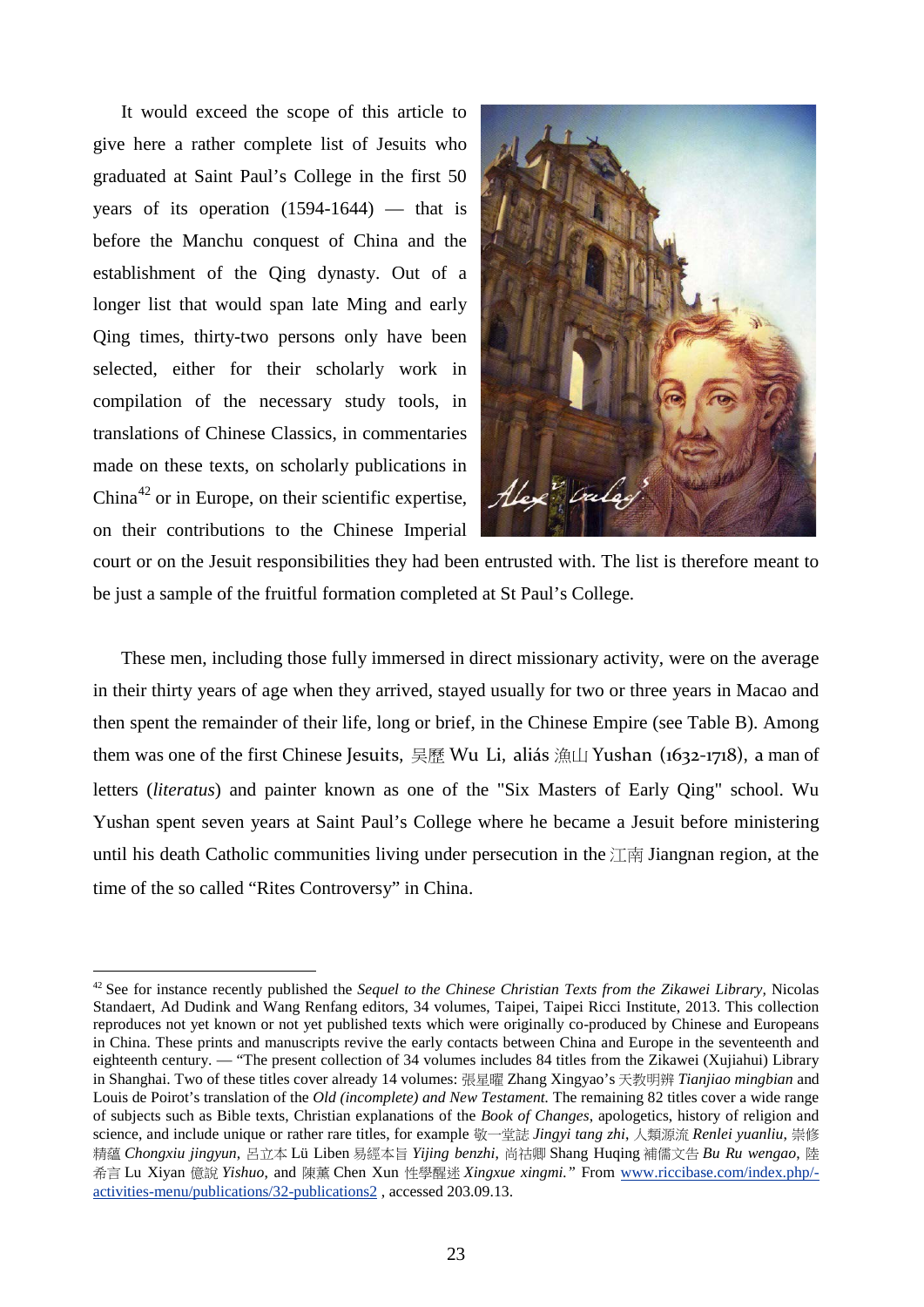## Table B :

# Dates of Presence in Macao of a Few Jesuits of the China Mission

# [after 1594, at St Paul's College]

| <b>Emperors' Name</b> | Jesuit's Name                                                                                                                                                                                                            | <b>Dates</b> | In Macao      | Age in China |  |
|-----------------------|--------------------------------------------------------------------------------------------------------------------------------------------------------------------------------------------------------------------------|--------------|---------------|--------------|--|
|                       | Michele Ruggieri 羅明堅,                                                                                                                                                                                                    | 1543-1607    | 1579-1582     | $36 - 64$    |  |
|                       | 天主實錄 Tian Zhu Shi Lu (The real record of the Lord of Heaven)                                                                                                                                                             |              |               |              |  |
| 明 MING                | Pedro Gomez                                                                                                                                                                                                              | 1535-1600    | 1581-1585     | $46 - 65$    |  |
| 萬曆 WANLI              | First Jesuit Superior in Macao, Vice-Provincial (Japon-China)                                                                                                                                                            |              |               |              |  |
| 1573-1620             | Matteo Ricci 利瑪窦                                                                                                                                                                                                         | 1552-1610    | 1582-1583     | $30 - 58$    |  |
|                       | 1588 Chinese-Portuguese dictionary. 1593 Tetrabiblion Sinense de moribus, "The Chinese Four<br>Books on morals" - 交友論 Jiao You Lun (On Friendship), 天主實義 Tian Zhu Shi Yi (The real meaning<br>of "Lord of Heaven"), etc. |              |               |              |  |
|                       | Lazzaro Cattaneo 郭居静                                                                                                                                                                                                     | 1560-1640    | 1593          | $33 - 80$    |  |
|                       | Chinese vocabulary arranged in the usual alphabetical order of the Europeans and arranged<br>according their accents), a Chinese-uropean Vocabulary. In 1594. foundation of Saint Paul's<br>College                      |              |               |              |  |
|                       | <b>Nicola Longobardi</b> 龍華民                                                                                                                                                                                             | 1565-1655    | 1597          | $32 - 90$    |  |
|                       | Succeeds to M. Ricci as superior of the China mission 1610-1622                                                                                                                                                          |              |               |              |  |
|                       | Diego Pantoja 龐迪我                                                                                                                                                                                                        | 1571-1618    | 1597-1600     | $26 - 47$    |  |
|                       | Musician; astronomer (correction of the calendar) and geographer (measure of latitudes).                                                                                                                                 |              |               |              |  |
| 明 MING                | Sabatino De Ursis 熊三拔                                                                                                                                                                                                    | 1575-1620    | 1603-1606     | $28 - 45$    |  |
| 泰昌 TAICHANG           | Astronomer and hydraulician, introduces in China European pharmacopeia and essences<br>distillation.                                                                                                                     |              |               |              |  |
| 1620-1621             | Manuel Dias Jr. 錢 德 明                                                                                                                                                                                                    | 1574-1659    | 1605-1611     | $31 - 85$    |  |
|                       | 唐景教碑颂正詮 Tang Jing jiao bei song zheng quan (Correct interpretation of the praise carved on<br>the Tang stele of the Luminous doctrine, Jing Jiao).                                                                       |              |               |              |  |
|                       | Nicolas Trigault 金尼阁                                                                                                                                                                                                     | 1577-1628    | 1610          | $33 - 51$    |  |
|                       | 西儒耳目資 Xi Ru Er Mu Zi ["audio-visual" aid to western scholars]. Translator of Ricci's Journals Della<br>entrada della Compagnia de Giesù e Christianità nella Cinà into Latin.                                            |              |               |              |  |
|                       | Giulio Aleni 艾儒略                                                                                                                                                                                                         | 1582-1649    | $1610 - 1612$ | $28 - 67$    |  |
|                       | Mission in Shansi and Fujian, Vice-Provincial of China 1641.                                                                                                                                                             |              |               |              |  |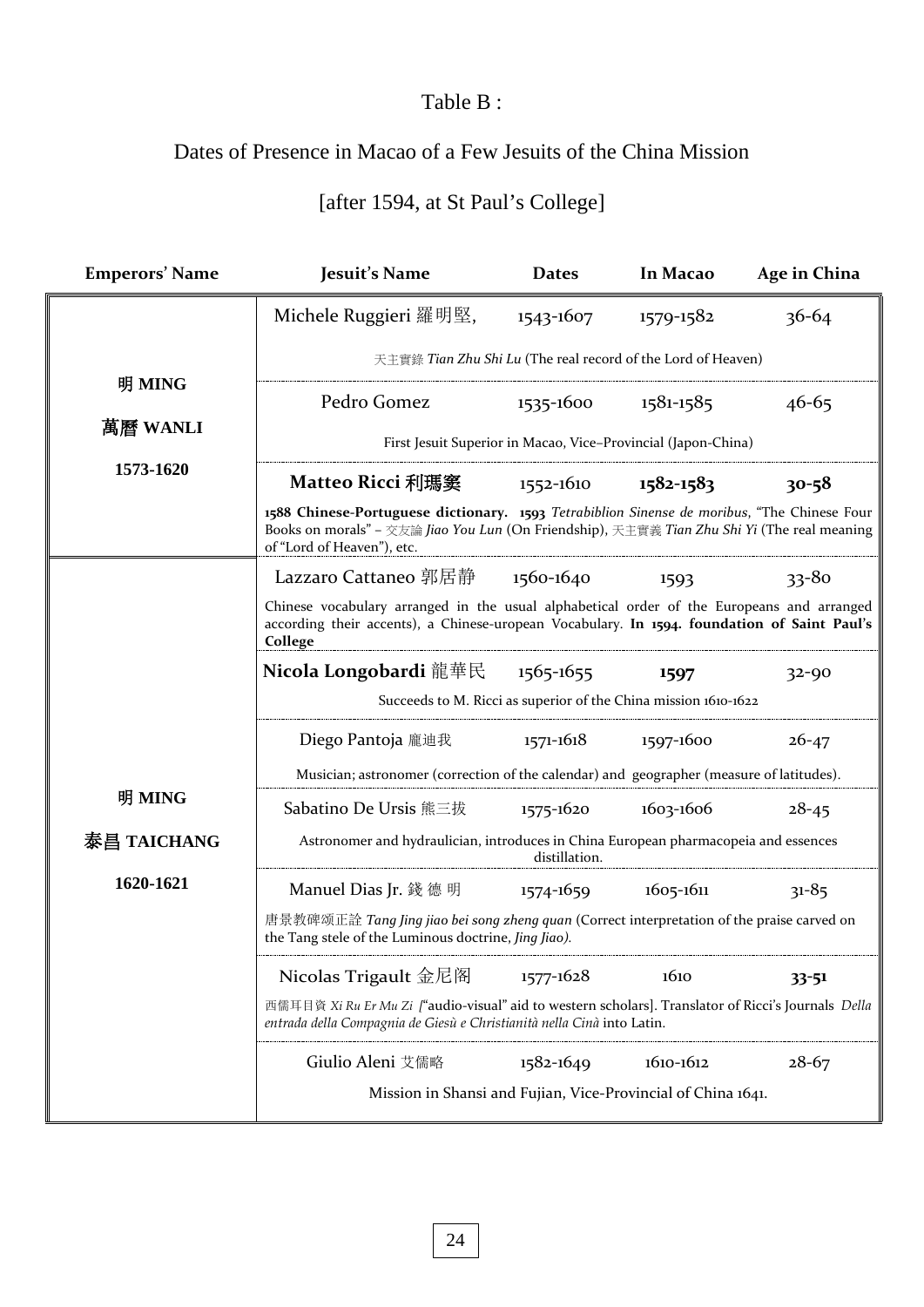| <b>Emperors' Name</b> | Jesuit's Name                                                                                                                                                                                                                                                                                                                                                                                                                                                              | <b>Dates</b>                                | In Macao      | Age in China |  |
|-----------------------|----------------------------------------------------------------------------------------------------------------------------------------------------------------------------------------------------------------------------------------------------------------------------------------------------------------------------------------------------------------------------------------------------------------------------------------------------------------------------|---------------------------------------------|---------------|--------------|--|
|                       | Álvaro de Semedo 曾德照                                                                                                                                                                                                                                                                                                                                                                                                                                                       | 1585-1658                                   | $1616 - 1621$ | $31 - 73$    |  |
|                       | 1625, Xi'an (西安府), 陝西 Shensi, discovery of the 景教 Jingjiao stele, Vice-Provincial of China 1645-<br>1650.                                                                                                                                                                                                                                                                                                                                                                  |                                             |               |              |  |
|                       | Johann Schreck 鄧玉函                                                                                                                                                                                                                                                                                                                                                                                                                                                         | 1576-1630                                   | 1619-1621     | 43-54        |  |
|                       | Astronomer in Beijing to reform the calendar, naturalist and collector (Plinius indicus).                                                                                                                                                                                                                                                                                                                                                                                  |                                             |               |              |  |
|                       | Johann A. Schall 湯若望                                                                                                                                                                                                                                                                                                                                                                                                                                                       | 1592-1666                                   | 1619-1627     | $27 - 74$    |  |
| 明 MING                | Succeeds to Schreck in correcting calendar; president of tribunal of Mathematics; promotes European astronomy;<br>1648, superior of the Beijing residence, builds 南堂 Nan Tang church; mandarin of $i^{st}$ order, astronomer;<br>historian.                                                                                                                                                                                                                                |                                             |               |              |  |
| 天啓 TIANQI             | Giacomo Rho 羅雅谷                                                                                                                                                                                                                                                                                                                                                                                                                                                            | 1592-1638                                   | $1622 - 1624$ | $30 - 46$    |  |
| 1621-1628             | Astronomer, cooperates with Shall on calendar.                                                                                                                                                                                                                                                                                                                                                                                                                             |                                             |               |              |  |
|                       | Ignacio da Costa 郭納爵                                                                                                                                                                                                                                                                                                                                                                                                                                                       | 1599-1666                                   | 1634          | $35 - 67$    |  |
|                       | $\overline{\mathcal{H}}$ $\overline{\mathcal{H}}$ <i>Da Xue</i> : <i>Sapientia Sinica</i> (Chinese wisdom).                                                                                                                                                                                                                                                                                                                                                                |                                             |               |              |  |
|                       | Martino Martini 衛匡國                                                                                                                                                                                                                                                                                                                                                                                                                                                        | 1614-1661                                   | 1642          | $28 - 47$    |  |
|                       | Geographer and historian: Novus Atlas Sinensis (Rome, 1654), De bello Tartarico in Sinis historia<br>(1654), Sinicae historiae decas prima res à gentis origine ad Christum natum in extrema Asia, sive<br>Magno Sinarum Imperio gestas complexa (The first ten divisions of Chinese history, affairs in far Asia<br>from the beginning of the people to the birth of Christ, or surrounding the emerging great empire of<br>the Chinese), Munich 1658 and Amsterdam 1659. |                                             |               |              |  |
|                       | Johannes N. Smogulecki 穆尼閣                                                                                                                                                                                                                                                                                                                                                                                                                                                 | 1610-1656                                   | 1645-1646     | $35 - 46$    |  |
|                       | Mathematician, introduced logarithms to China                                                                                                                                                                                                                                                                                                                                                                                                                              |                                             |               |              |  |
|                       | Michał Boym ト弥格                                                                                                                                                                                                                                                                                                                                                                                                                                                            | $1612 - 1659$                               | 1649-1650     | $37 - 47$    |  |
|                       | Herbalist, author of Flora Sinensis, envoy of Southern Ming court to Europe.                                                                                                                                                                                                                                                                                                                                                                                               |                                             |               |              |  |
|                       | Ferdinand Verbiest 南懷仁                                                                                                                                                                                                                                                                                                                                                                                                                                                     | 1623-1688                                   | 1658          | $35 - 65$    |  |
| 清 QING<br>順治 SHUNZHI  | Astronomer for the reform of the calendar, rebuilt Beijing Observatory, wrote Grammatica tartarea (Manchu<br>grammar) Elementa linguae tartaricae (Elements of the Manchu language), printed in Beijing 坤輿全圖 Kun yu<br>quan tu (Map of the terrestrial globe, Beijing 1674).                                                                                                                                                                                               |                                             |               |              |  |
|                       | Philippe Couplet 柏應理,                                                                                                                                                                                                                                                                                                                                                                                                                                                      | $1622 - 1693$                               | 1659          | $37 - 71$    |  |
| 1644-1662             | 西文四 書直解 Xi wen si shu zhi jie : Confucius Sinarum philosophus, sive scientia Sinensis latine exposita<br>(Confucius, philosopher of the Chinese, or the Chinese learning explained in Latin, Paris 1687. Chinese<br>Grammar, Chinese Dictionary.                                                                                                                                                                                                                           |                                             |               |              |  |
|                       | Prosper Intorcetta 殷鐸澤                                                                                                                                                                                                                                                                                                                                                                                                                                                     | $1625 - 1696$                               | 1659          | 34-71        |  |
|                       | $\pm$ $\frac{3}{2}$ Zhong Yong : Sinarum scientia politico-moralis (Politico-moral science of the Chinese) Vita<br>Confucii, principis sapientiae sinicae (Life of Confucius, Prince of the Chinese wisdom). Lun Yu under<br>the title Sententiae (Maxims). 1667. Grammatica linguae Sinensis (Grammar of the Chinese language)<br>— Testimonium de Cultu Sinensi (Testimony on Chinese Cults), Paris, 1700 (318 pages in-8 <sup>o</sup> ).                                |                                             |               |              |  |
|                       | Wolfgang Hertdrich 思理格                                                                                                                                                                                                                                                                                                                                                                                                                                                     | $1625 - 1684$                               | $1660 - 1662$ | 35-59        |  |
|                       |                                                                                                                                                                                                                                                                                                                                                                                                                                                                            | 文字考 Wen zi kao (Research on the Characters) |               |              |  |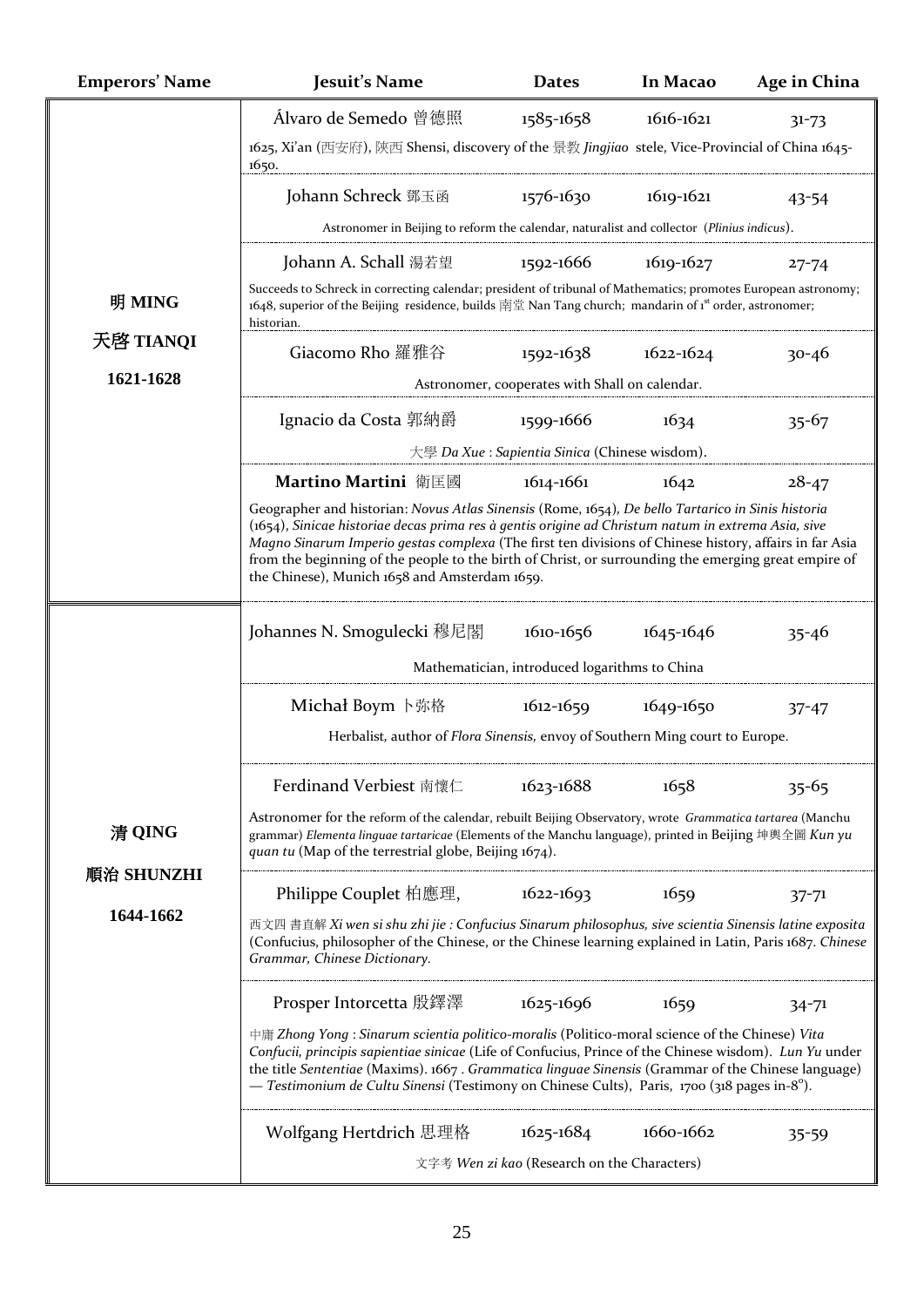| <b>Emperors' Name</b>     | Jesuit's Name                                                                                                                                                                                                                                                                                                                                                                                                                                                                                                                                                                                                                     | <b>Dates</b>  | In Macao       | Age in China |  |
|---------------------------|-----------------------------------------------------------------------------------------------------------------------------------------------------------------------------------------------------------------------------------------------------------------------------------------------------------------------------------------------------------------------------------------------------------------------------------------------------------------------------------------------------------------------------------------------------------------------------------------------------------------------------------|---------------|----------------|--------------|--|
|                           | Tomás Pereira 徐日升                                                                                                                                                                                                                                                                                                                                                                                                                                                                                                                                                                                                                 | 1645-1708     | 1672           | $27 - 63$    |  |
|                           | Brilliant musician called to Beijing, he was sent by Kangxi Emperor, in 1648, to Nerchinsk [尼布楚] as<br>interpreter with Gerbillon between Russian and Chinese delegations, musician, unofficial director of<br>the imperial observatory.                                                                                                                                                                                                                                                                                                                                                                                          |               |                |              |  |
|                           | Jean-François Gerbillon 張誠<br>Geographer, Carte nouvelle de la Grande Tartarie (New map of the Great Tartary or Manchuria).                                                                                                                                                                                                                                                                                                                                                                                                                                                                                                       | 1654-1707     | 1687<br>Ningpo | 33-53        |  |
|                           | Louis Le Comte 李明<br>Nouveaux Mémoires sur l'état présent de la Chine (New Memoirs on the Present State of China), Paris,<br>1696.                                                                                                                                                                                                                                                                                                                                                                                                                                                                                                | 1655-1728     | 1687<br>Ningpo | $32 - 73$    |  |
| 清 QING                    | Joachim Bouvet 白進                                                                                                                                                                                                                                                                                                                                                                                                                                                                                                                                                                                                                 | 1656-1730     | 1687<br>Ningpo | $31 - 74$    |  |
| 康熙 KANGXI                 | État présent de la Chine (The present state of China, Paris 1697), Portrait historique de l'Empereur de<br>Chine (Paris, 1697).                                                                                                                                                                                                                                                                                                                                                                                                                                                                                                   |               |                |              |  |
| 1662-1723                 | Dominique Parrenin 巴多明                                                                                                                                                                                                                                                                                                                                                                                                                                                                                                                                                                                                            | $1665 - 1741$ | 1698<br>Canton | $33 - 76$    |  |
|                           | Translation of 資治通鑑綱目, 前編 Zi zhi tong jian gang mu, qian bian (Comprehensive Mirror to aid in<br>Government, first part) by 司馬光 Sima Guang (1019-1086), Histoire de la Chine (History of China).                                                                                                                                                                                                                                                                                                                                                                                                                                  |               |                |              |  |
|                           | Henri M. de Prémare 馬若瑟                                                                                                                                                                                                                                                                                                                                                                                                                                                                                                                                                                                                           | 1666-1736     | 1698           | $32 - 70$    |  |
|                           | Notitia linguae sinicae (Note on the Chinese language), Guangzhou 1728, in 4 volumes, in Malacca<br>(1831) and later on translated into English (Canton, 1847).                                                                                                                                                                                                                                                                                                                                                                                                                                                                   |               |                |              |  |
|                           | Joseph-Marie-Anne<br>de Moyriac de Mailla 馮秉正                                                                                                                                                                                                                                                                                                                                                                                                                                                                                                                                                                                     | 1669-1748     | 1703           | 34-79        |  |
|                           | French translation of 朱熹 Zhu Xi (1130-1200), the 通鑑綱目 Tong jian gang mu (Universal Mirror,<br>main lines and facts).                                                                                                                                                                                                                                                                                                                                                                                                                                                                                                              |               |                |              |  |
| 清 QING                    | Antoine Gaubil 宋君榮                                                                                                                                                                                                                                                                                                                                                                                                                                                                                                                                                                                                                | 1689-1759     | 1722<br>Canton | $33 - 70$    |  |
| 雍正 YONGZHENG<br>1723-1736 | Histoire abrégée de l'astronomie chinoise (A Brief History of Chinese Astronomy), Paris 1729-<br>Traité de l'astronomie chinoise (Treatise on Chinese astronomy) — Histoire de Gen-tchis-can et de la<br>dynasty des Mongou (History of Genghis Khan and of the Mongol Dynasty), Paris 1739 — Histoire de<br>la grande dynastie des Thang (History of the Great Tang dynasty, Paris 1791 — Traité de la<br>Chronologie chinoise (Treatise on Chinese Chronology) Description de la ville de Pékin (Description<br>of the City of Beijing), Paris 1765 — translations: 書經 Shu Jing (Paris, 1770); le 易經 Yi Jing et le 禮記,<br>1734. |               |                |              |  |
|                           | Pierre Noël<br>Le Chéron d'Incarville 湯執中                                                                                                                                                                                                                                                                                                                                                                                                                                                                                                                                                                                         | 1706-1757     | 1740           | $34 - 51$    |  |
| 清 QING                    | Herbier des plantes de Chine (Herbarium of plants of China) — Dictionnaire Français-Chinois<br>(French-Chinese dictionary), 1752, 1362 pages, 2 columns.                                                                                                                                                                                                                                                                                                                                                                                                                                                                          |               |                |              |  |
| 乾隆 QIANLONG               | Jean-Joseph-M. Amiot 錢 德 明                                                                                                                                                                                                                                                                                                                                                                                                                                                                                                                                                                                                        | 1718-1793     | 1750           | $31 - 74$    |  |
| 1736-1796                 | Grammaire tartare-mandchoue (Tartar-Manchu Grammar, Paris, 1788), in French-Dictionnaire<br>mandchou-français (Manchu-French Dictionary, 3 vol. Paris, 1789-1790)—Dictionnaire universel de<br>la langue mandchoue (Universal Dictionary of Manchu Language, 1781)—Dictionnaire polyglotte<br>(Polyglot dictionary) in five languages (Sanskrit, Tibetan, Manchu, Mongol, Chinese) and three<br>scripts (Tibetan, Manchu, Chinese),                                                                                                                                                                                               |               |                |              |  |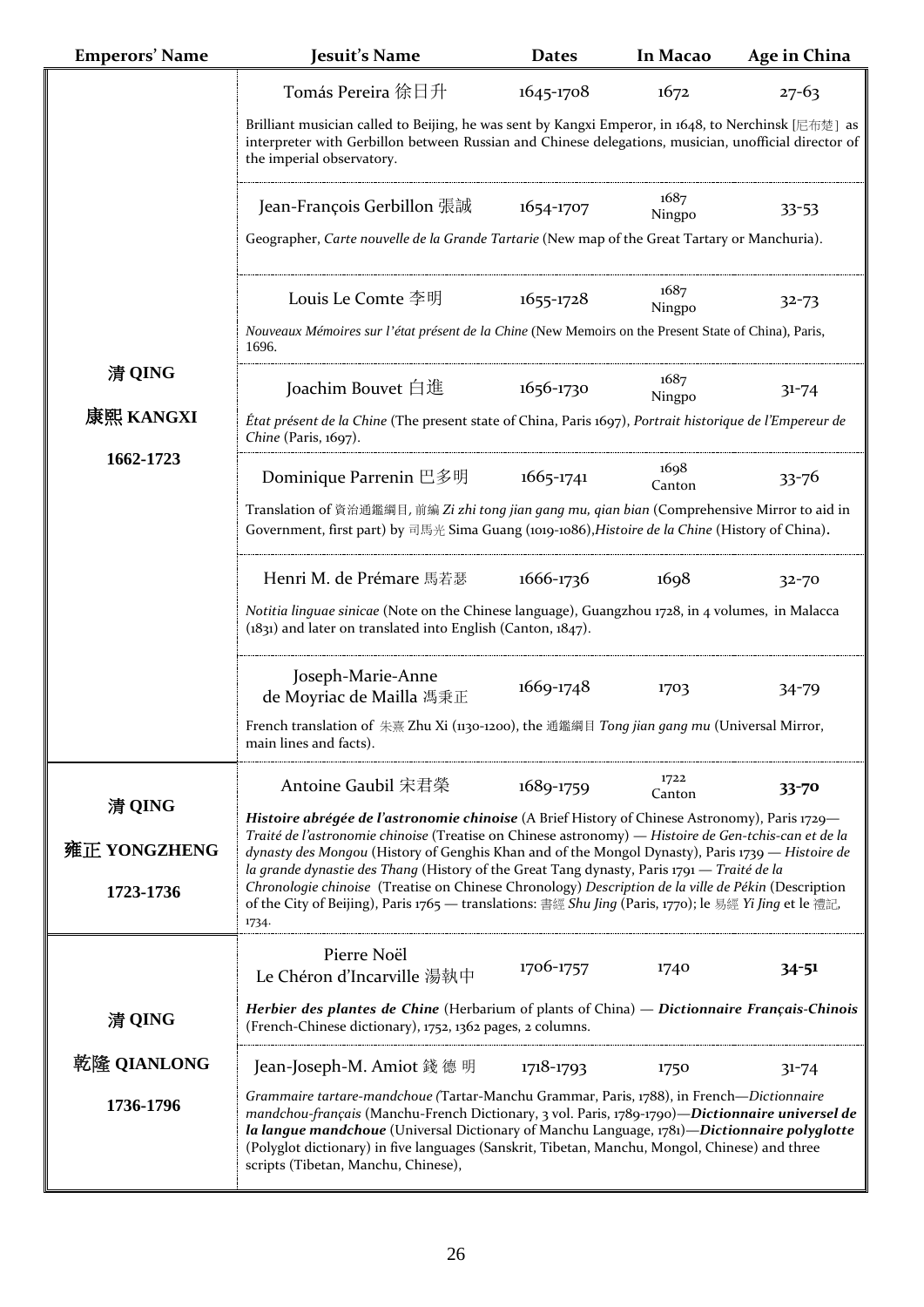Among the late comers in Macao was Jean-Joseph-Marie Amiot (錢 德 明 1718-1793), a man of extraordinary talents as astronomer and researcher on Chinese history, linguistics, chronology, physics, literature, mathematics and music. He had lived in China for forty-two years, including the difficult last years of the Jesuit community in Beijing until 1775: it took in fact two years for the 1773 papal Decree on the abolition of the Jesuit order in the Catholic Church to reach Beijing and to be officially promulgated and implemented in China. Later on, Amiot continued alone his difficult pastoral activities, intercultural research and scientific publications for twenty more years until his solitary death.

In Macao, the Jesuits had already been abolished much earlier in 1762, four years after the Marquis of Pombal, Minister of Portugal, had banished all the Jesuits and their institutions from all Portuguese territories and possessions. So the Jesuits had to let other missionary personnel take over their work in Macao, first in Saint Paul's College established 168 years before, then in the Saint Ignatius Seminary established in 1623 and in the Saint Joseph Seminary established in 1728 for the formation respectively of the exiled Japanese and Chinese Catholic clergy. St. Joseph Seminary Church, still extant and recently restored to its original beauty, remains "an important heritage building and testimony to the missionary history of Macao" expressed in some Baroque architecture in which "western and local influences merge harmoniously through its structure and ornamentation". It was completed in 1758, just in the year when in Lisbon [Pombal](http://www.manresa-sj.org/stamps/3_Friends.htm#1) had the Jesuits removed and imprisoned. In Macao, the Society of Jesus had been actively present for 179 years.

From this historically important growth and dramatic decline remains the world known landmark of the ruins of Saint Paul's College and of its church of 'Madre de Deus'. The buildings of the college had partly been transformed into a military compound: a fire in the kitchen burned beyond control and destroyed the whole complex in 1835. Not until the end of the century did the Jesuits return to Macao for a future that has not been deprived from new trials: restored in 1814, the Society of Jesus did not return to Macao until 1890 at the instant request of the bishop of the diocese. The Jesuits resumed teaching in the diocesan seminary they had established in 1728, and later were entrusted with its direction. But due to re-ignited political tensions between Portugal and the Holy See, they were again expulsed from Macao in 1910 and moved to Zhaoqing. Portugal authorities admitted them again in 1913 under the condition that they would work only in the Chinese part of the diocese of Macao.

\*\*\*\*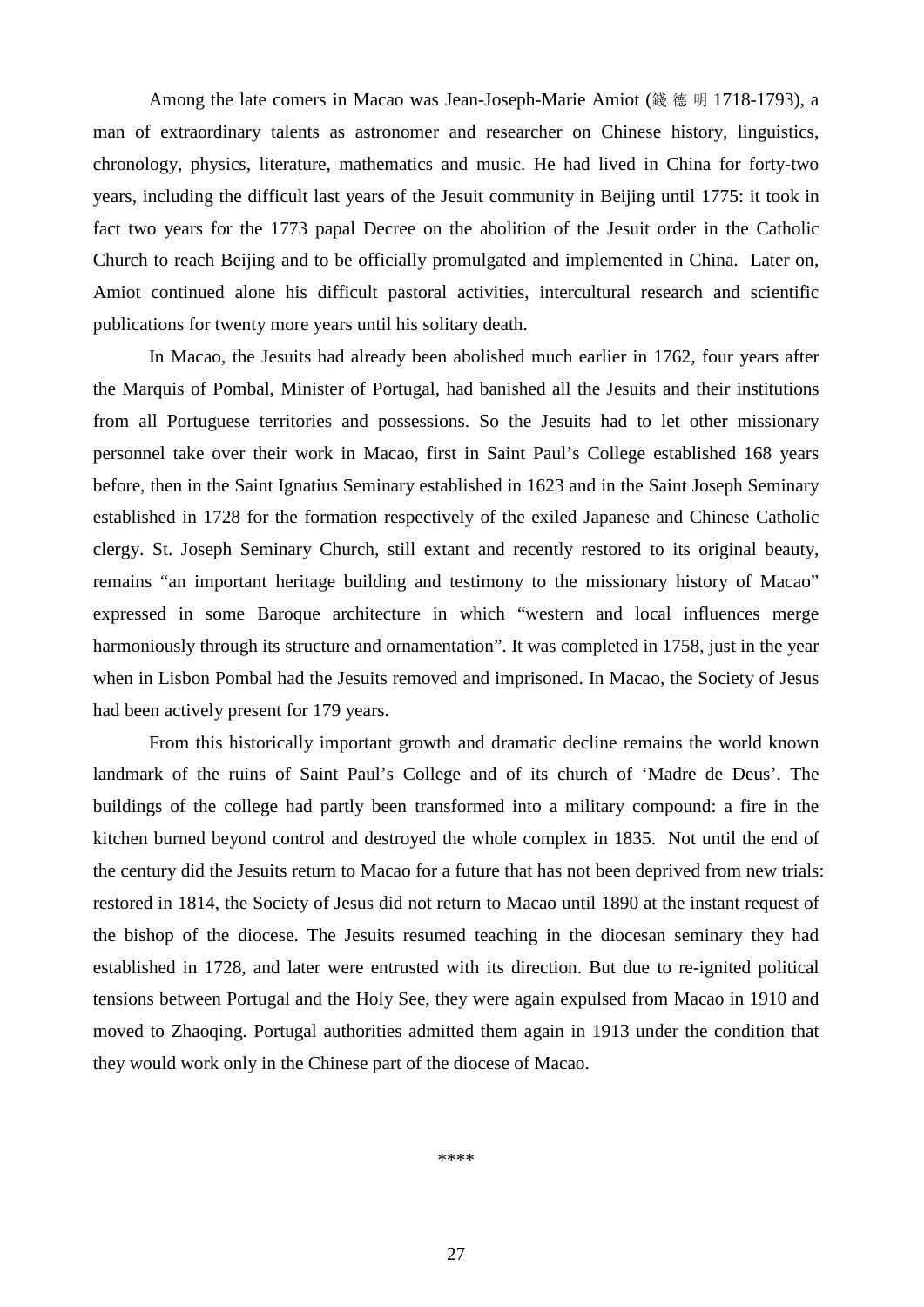Looking with hindsight through the prism of history at the complex but fruitful intercultural encounter initiated in Macao as a stage and with a few early generations of Jesuits as main actors, some refractions of the light, in other words some critical observations might be in order as to stimulate a better understanding of what had been at stake.

To start with, it is worth noting that the dynamics of the Portuguese and Spanish 'protectorates' concluded with the Holy See at both treaties of Tordesillas (1494) and Saragossa (1529) was first of all mercantilist and much less missionary as subsequent geopolitical events have shown. Macao had first been developed as a trading outpost at the door of China and a few years later in competition with Manila. Macao has experienced several times the military dimensions of this competition not only with the Spanish establishment but also with the Dutch $43$ and the British.

Consequently, had not the Jesuits made good use of the 'Padroado', the intercultural role that Macao had inherited from their active apostolic "enterprise", so thoroughly studied by Dauril Alden,<sup>[44](#page-27-1)</sup> would have probably not been so important. In fact the trade scheme used by Valignano between Nagasaki and Macao to support the Japan mission might have been one of the causes, as explained supra, of the anti-catholic Hideyoshi persecutions out of which the construction of Saint Paul's college was decided.

It is generally said that such an institution was the first western university college established in Asia (although Goa had already one since 1542!). But 'Saint Paul's' in Macao has really been an intercultural hub in not a few aspects, among them the following.

In operation for 168 years under Jesuit leadership until the abolition of the Society of Jesus, it had benefited from the most advanced European pedagogical experience ― as codified in the *Ratio Studiorum ―* adapted by Valignano to the apostolic needs in Japan and in China. Through the teaching given there, a total of 665 young Jesuits, among them a majority of 404 was not Portuguese but coming from sixteen or so different European and East Asian nations. All of them finished their formation at the college before entering China.<sup>[45](#page-27-2)</sup> The majority of them did pastoral work in all provinces of the Empire for 222 years (1553-1775), only a minority of them had been employed at the imperial court as "foreign experts", as present day Chinese terminology uses to say. It has been through such a diversified approach that both Chinese and European cultures and traditions including Christianity―as shown above for the greatest of them―have been mutually introduced both in China and in the West.

<span id="page-27-1"></span><span id="page-27-0"></span><sup>&</sup>lt;sup>43</sup> Three Dutch V.O.C. attacks on Macao in 1607, 1622, 1627.<br><sup>44</sup> Dauril Alden, *The Making of an Enterprise : The Society of Jesus in Portugal, its Empire, and Beyond 1540-1750,<br>Stanford, California, Stanford University* 

<span id="page-27-2"></span>Stanford, California, Stanford University Press, 1996. <sup>45</sup> Cf. Joseph Dehergne S.J., *Répertoire des Jésuites de Chine de 1552 à 1800*, Roma, Institutum Historicum S.I., Paris, Letouzey & Ané, 1973, pp. 397-407.